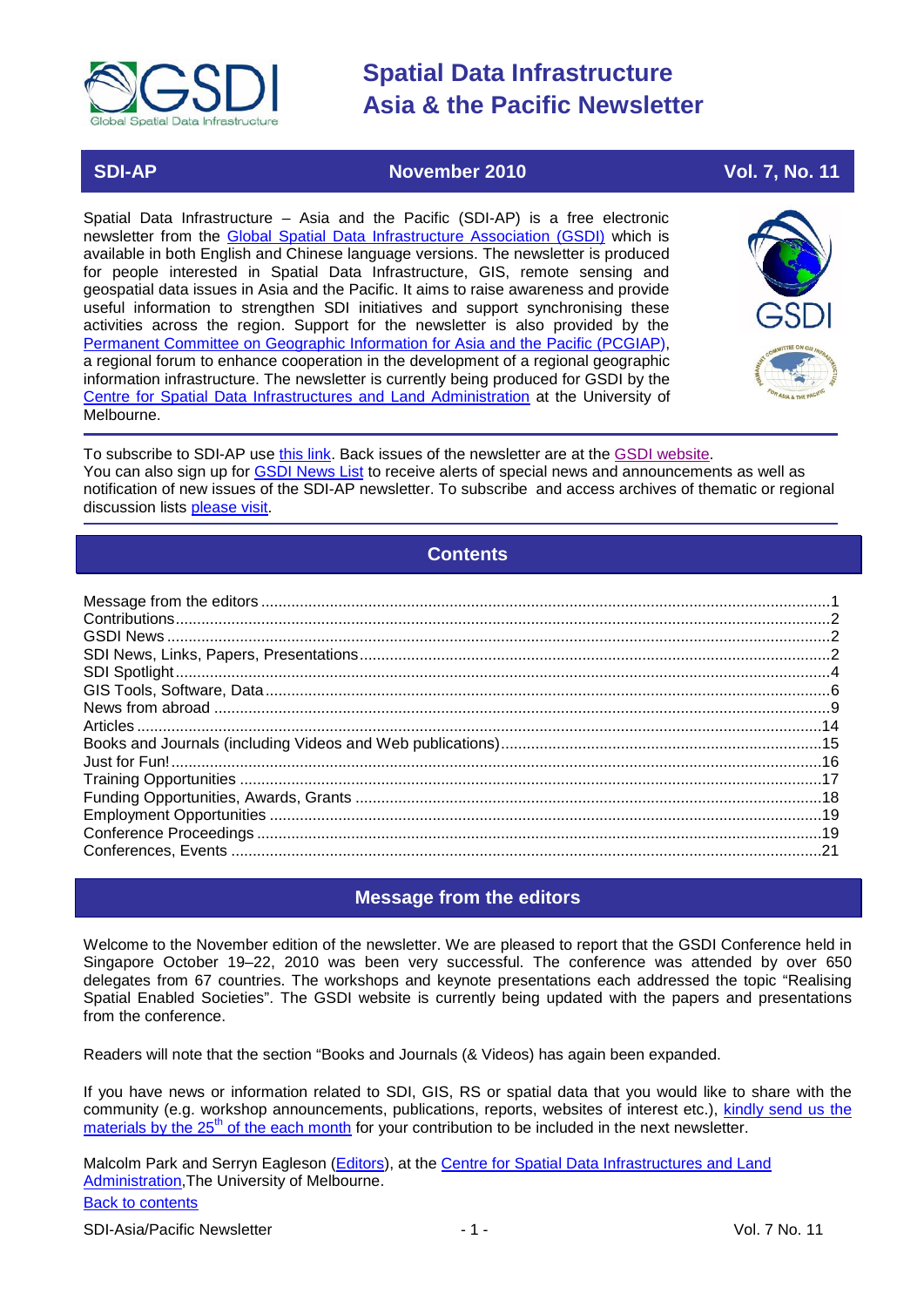

| <b>PS:</b> The Australian Football League Grand Final re-played on October 2 was convincingly won by the |  |  |  |  |  |  |
|----------------------------------------------------------------------------------------------------------|--|--|--|--|--|--|
| Collingwood team (the black and white "Magpies").                                                        |  |  |  |  |  |  |
|                                                                                                          |  |  |  |  |  |  |
|                                                                                                          |  |  |  |  |  |  |
|                                                                                                          |  |  |  |  |  |  |

## **Contributions**

<span id="page-1-0"></span>Thank you to the following people and organisations for their contributions to this issue: Nilofer Tambuwala for her "Spotlight" contribution, Paul Box, Kate Lance, and Baek Wonkug for news feeds, Jeremy Shen and Jeremy Huang for the Chinese translation as well as Shivani Lal, GIS Development, and Asia Surveying & Mapping Magazine for directly contributing to the newsletter.

#### <span id="page-1-1"></span>[Back to contents](#page-0-0)

## **GSDI News**

#### **[Jack Dangermond Receives](http://news.gislounge.com/2010/10/jack-dangermond-to-receive-global-citizen-award/) Global Citizen Award**

*GSDI Association Honors Esri President for Worldwide Contributions in Geographic Information and Geospatial Technologies*

At the opening ceremony of the GSDI conference President of GSDI Abbas Rajibifard presented Jack Dangermond with the Global Citizen Award of the Global Spatial Data Infrastructure [\(GSDI\)](http://www.gsdi.org/) Association and Mr Dangermond gave the opening keynote address.

#### **[Successful GSDI 12 Conference concludes in Singapore](http://www.gsdi.org/node/291)**

GSDI 12 Conference [proceedings](http://www.gsdi.org/gsdiconf/gsdi12/prog_details.html) and [photos](http://gsdi12.multiply.com/) from the event are available. The full list of sponsors and exhibitors may be found at < <http://www.gsdi.org/gsdiconf/gsdi12/sponsors.html> > and all collaborators are listed at < <http://www.gsdi.org/gsdi12> >.

In conjunction with GSDI 12 the UN Permanent Committee on GIS Infrastructure for Asia and the Pacific (PCGIAP) held its 16th regional meeting and the International Geospatial Society, the new arm of the GSDI Association for individual members, held its inaugural meeting.

## **The GSDI 13 Conference will take place in Quebec City Canada in May 2012.**

#### <span id="page-1-2"></span>[Back to contents](#page-0-0)

## **SDI News, Links, Papers, Presentations**

#### **[Economies depending on spatially-enabled societies](http://www.futuregov.asia/articles/2010/oct/22/economies-depending-spatially-enabled-societies/)**

This article summarises a presentation by Dr Hiroshi Murakami, Vice-President of Permanent Committee on Geospatial Infrastructure Asia Pacific (PCGIAP) who says that building a regional infrastructure for geospatial information was vital for economic development. To manage land you need good information… that's very basic for each country, and this is something people are coming to understand – land registration has to be installed, so we can build on top of it, for economic reasons and for social development. Source: Future Asia

#### **[Geographic Information-](http://www.vector1media.com/vectorone/?p=6120) SDI and Standards**

As geographic information applications evolve and the need for national spatial data infrastructure (SDI) interconnection grows, there is a greater need to understand how these links might take place. At a meeting of CENT/TC 287 Geographic Information earlier this year in Paris a number of [presentations](http://www.gistandards.eu/MWS/index.php?option=com_content&view=article&id=55&Itemid=62) demonstrate how this might be achieved. In general, it was agreed that standardisation is the conduit that will enable these connections to take place.

Source: VectorOne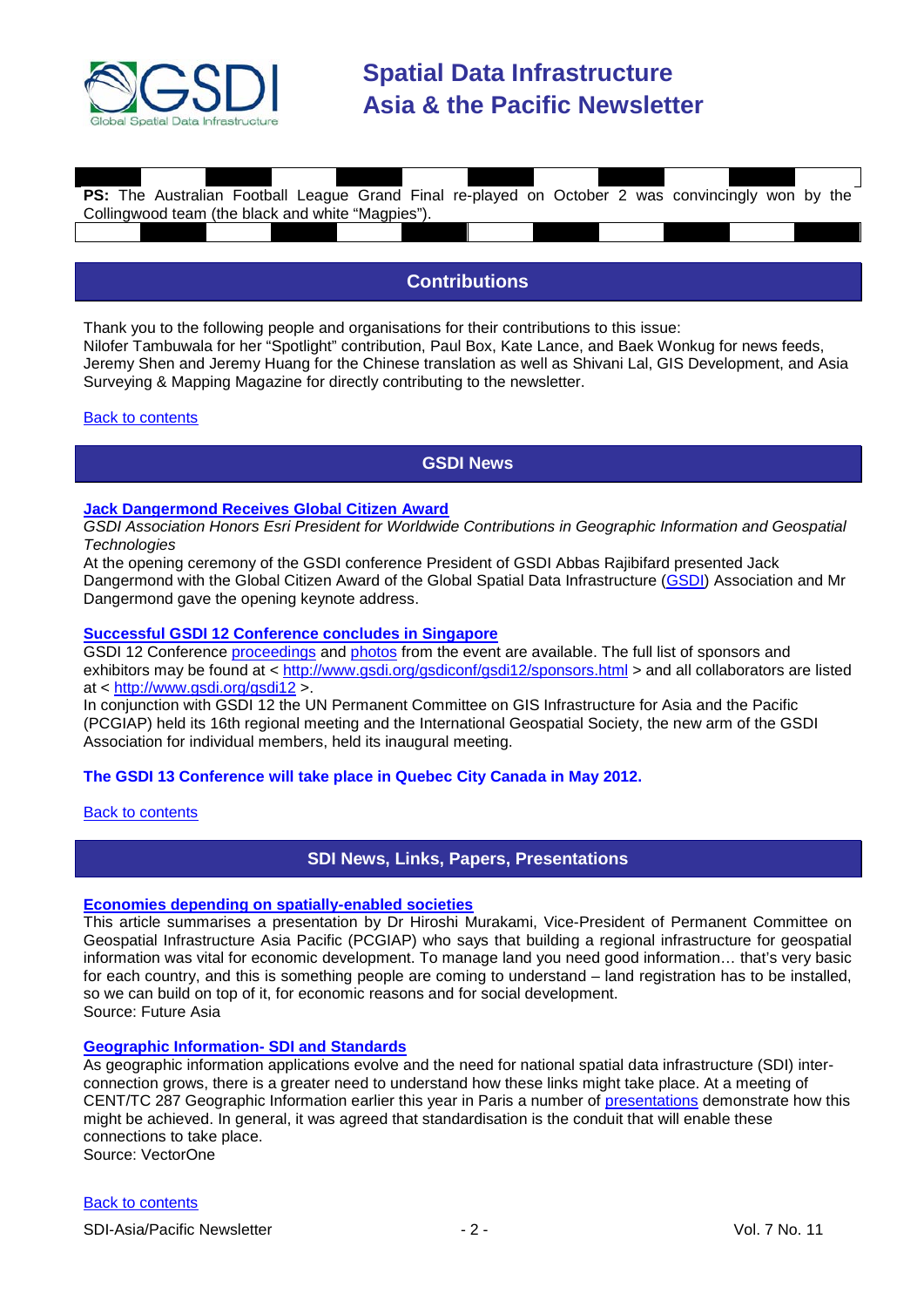

## **Spatial Data Infrastructure (SDI) - [A Symbol of Confidence and Trust](http://www.directionsmag.com/articles/spatial-data-infrastructures-sdis-a-symbol-of-confidence-and-trust/135319)**

#### Tuesday, October 5th 2010 by [John Moeller](http://www.directionsmag.com/authors/john-moeller/122284)

What do a community youth mapping project in Alexandria, Va., a Cape Cod Commission effort to map water wells, and a law enforcement agency's use of satellite imagery to certify swimming pools have in common? Each is the subject of a recent newspaper article and while not unique on its own, when put together they illustrate key points about the current and future prospects for spatial data. This article addresses the following issues: The importance of easily accessible and usable spatial data, Value and economic ramifications and Legal and policy issues

Source: Directions magazine

#### **[Spatial Data Infrastructure Facebook Page](http://ko-kr.beta.facebook.com/pages/Spatial-data-infrastructure/108454335842637)**

#### **[ISO acknowledges work of geographic standards committee](http://www.osdm.gov.au/News/272.aspx)**

#### **ISO/TC211 receives Leadership Award for outstanding contribution to development of international standards for geographic information**

At the General Assembly of the International Organization for Standardization (ISO) held in Oslo, Norway last week, the Technical Committee for Geographic Information/Geomatics [\(ISO/TC211\)](http://www.iso.org/iso/iso_technical_committee?commid=54904) received the Lawrence D. Eicher Leadership Award for its outstanding contribution to the development of international standards for geographic information.

Source: ODSM

#### **[OSDM, OGC sign MoU at spatial@gov](http://www.spatialsource.com.au/2010/10/08/article/OSDM-OGC-sign-MoU-at-spatialgov/USXPJHJOER)**

The Office for Spatial Data Management (OSDM) has signed a Memorandum of Understanding with the Open Geospatial Consortium (OGC). OSDM is currently working to unite the standards work being done by organisations across Australia, such as Defence Imagery and Geospatial Organisation (DIGO), Cooperative Research Centre Spatial Information (CRCSI), Public Sector Mapping Agencies (PSMA) Australia and the Australia New Zealand Land Information Council (ANZLIC).

The ultimate aim will be to streamline the geospatial standards activities in Australia (both organisations also work closely with ISO TC211), education and promotion to help improve business processes, reduce duplication of effort, protect long-term technology investments and reduce risk associated with information infrastructures. Source: Spatial Source

#### **[LAPAN will launch two satellites](http://www.jakartaupdates.com/2010/09/lapan-will-launch-two-satellites)**

The Indonesian Institute of Aviation and Space Agency (LAPAN) will launch two satellites in the second quarter of 2011. The satellites named Lapan – A2 and Lapan – Orari are now in the process of design completion for immediate orbital launch independently by Lapan. Successful independent launch will mark a new era of national technology achievement in rocket and satellite technology.

Lapan-A2 is designed to support disaster mitigation efforts through earth observations. The satellite can also be used to obtain information on natural resources, spatial and environmental. Another function of Lapan-A2 includes data collection of weather, ships navigation, transportation, education, healthcare, and defense. Source: [Spatial Source](http://www.spatialsource.com.au/2010/10/05/article/Indonesia-remote-sensing-satellite-on-track/ALMRKFEHFU) and Indonesia Today

#### **U.S. 2011 NSDI CAP is open for proposal submissions**

The U.S. Federal Geographic Data Committee (FGDC) has formally announced the request for proposals to support the 2011 National Spatial Data Infrastructure (NSDI) Cooperative Agreements Program (CAP). A total of \$800,000 is available to award an estimated 21 innovative, geospatial-related projects that are spread across six categories. Each project will focus on ways to expand the geospatial data infrastructure that is necessary to effectively discover, access, share, manage and use digital geographic data. The closing date for the 2010 NSDI CAP announcement is January 6, 2011. The project awards are scheduled to be announced by USGS/FGDC contracts officer in February 2011 with obligated work to begin on each project no later than September 30, 2011. More information is available at

[<http://www.fgdc.gov/grants/2011NSDICAP/2011CAPDescriptions>](http://www.fgdc.gov/grants/2011NSDICAP/2011CAPDescriptions).

To date the annual NSDI CAP awards have supported outreach and coordination, standards and metadata implementation, partnership development, State strategic and business plan development, map and geospatial data services deployment, geo-enablement of data, and NSDI training. All levels of government, academia, and private sector have participated in this national effort to implement the NSDI. Since 1994 CAP awards have played a substantial role in advancing and promoting the goals of the NSDI to both geospatial and nongeospatial communities.

#### [Back to contents](#page-0-0)

SDI-Asia/Pacific Newsletter  $\overline{3}$  - 3 - Vol. 7 No. 11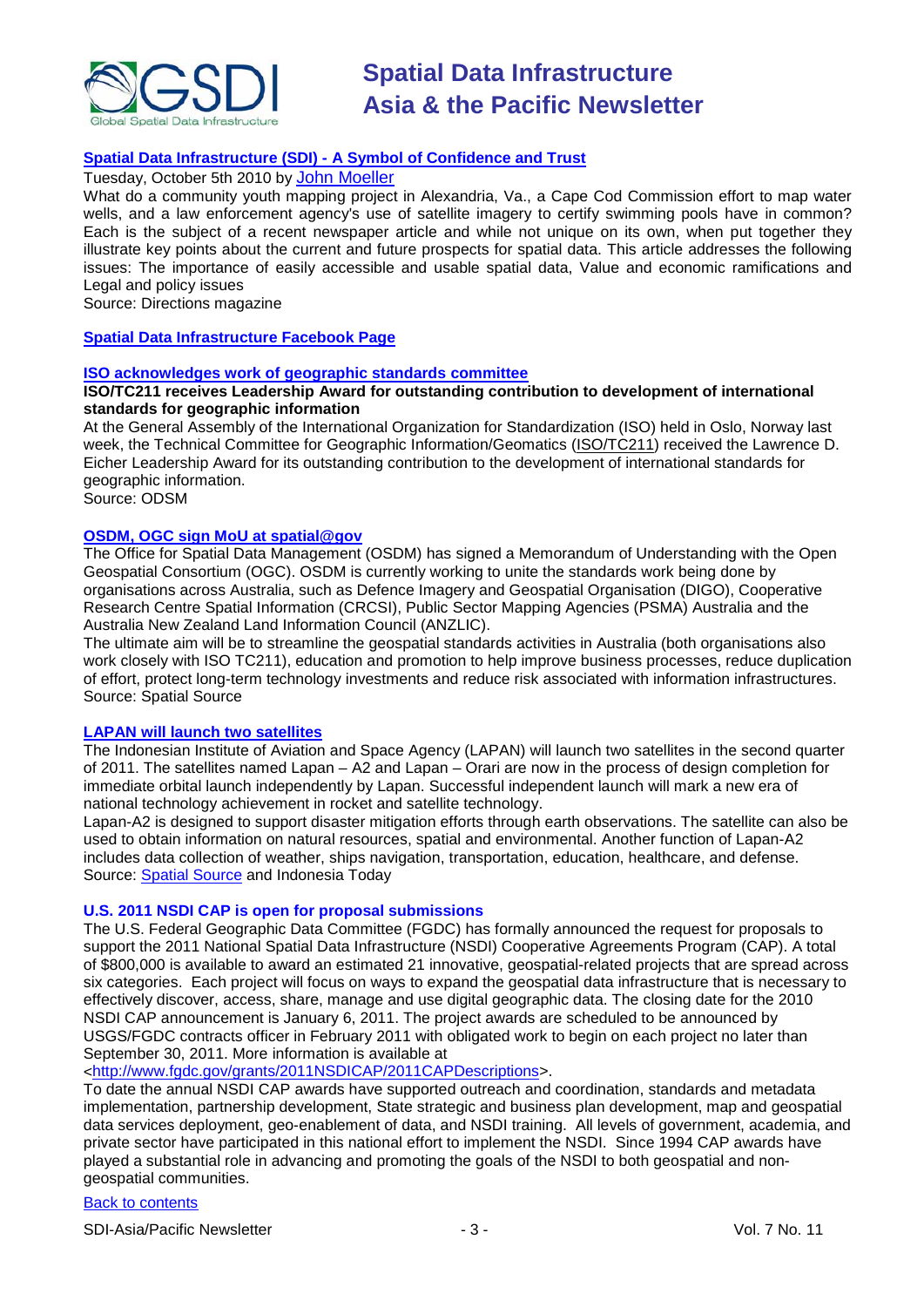

In 2010, [NSDI CAP awarded a total of 26 projects, totaling over to \\$1.1 million.](http://www.fgdc.gov/grants/2010CAP/2010CAPDescriptions) To date the annual NSDI CAP awards have supported outreach and coordination, standards and metadata implementation, partnership development, State strategic and business plan development, map and geospatial data services deployment, geo-enablement of data, and NSDI training. All levels of government, academia, and private sector have participated in this national effort to implement the NSDI. Source: [USGS press release](http://www.usgs.gov/newsroom/article.asp?ID=2624) [Thanks to Wonkug Baek for this item]

## **[More powers to Australia's Geospatial Organisation](http://www.geospatialworld.net/index.php?option=com_content&view=article&id=18666%3Amore-powers-to-australias-geospatial-organisation&catid=78%3Amiscellaneous-policy&Itemid=1)**

The power of Australia's Defence Imagery and Geospatial Organisation is set to increase with legislative amendments. The changes, reintroduced to parliament after August's federal election, are to a trio of acts governing ASIO, three other spy agencies, and the Commonwealth's ''wiretap'' act. Source: *[Sydney Morning Herald](http://www.smh.com.au/national/asio-gets-new-wiretap-powers-in-caringsharing-plan-20101011-16g34.html)* and Geospatial World Weekly (October 18)

#### **[Ecuador to ensure spatial info about every institution](http://www.geospatialworld.net/index.php?option=com_content&view=article&id=18655%3Aecuador-to-ensure-spatial-info-about-every-institution-&catid=66%3Aapplication-miscellaneous&Itemid=1)**

National Secretariat of Planning and Development (SENPLADES), Ecuador, seeks to update and systematise the database sectional territorial entities. It aims to validate spatial information of each autonomous governments and public institutions by 2012.

Source: Geospatial World Weekly (October 18)

#### **U.S. FGDC endorsed 64 External Standards for Geospatial interoperability**

The U.S. Federal Geographic Data Committee (FGDC) has officially endorsed 64 non-Federally authored standards that play an important role in enabling geospatial interoperability. The standards include standards from Open Geospatial Consortium; ISO Technical Committee 211, Geographic information/Geomatics; the American National Standards Institute (through International Committee for Information Technology Standards Technical Committee L1, Geographic information systems) and de facto standards. The FGDC Steering endorsed these standards in accordance with the FGDC Policy on Recognition of Non-Federally Authored Geographic Information Standards and Specifications [\[PDF\]](http://www.fgdc.gov/standards/standards_publications/Non-FGDC_StandardsSpecs_Policy.pdf). This was the first time this policy was exercised. The standards were identified and reviewed by the FGDC Standards WG (SWG), reviewed and voted upon by the FGDC Coordination Group (CG), and then endorsed by the FGDC Steering Committee. For a list of the endorsed standards, please visit FGDC Endorsed External Standards [page](http://www.fgdc.gov/standards/fgdc-endorsed-external-standards/index_html) on the FGDC [website.](http://www.fgdc.gov/) The FGDC is an interagency committee that promotes the coordinated development, use, sharing, and dissemination of geospatial data on a national basis.

Thanks to Wonkug Baek for this item

#### <span id="page-3-0"></span>[Back to contents](#page-0-0)

**SDI Spotlight** 

This month the *Spotlight* feature is contributed by PhD candidate [Nilofer Tambuwala](mailto:n.tambuwala@pgrad.unimelb.edu.au) of the [CSDILA](http://www.csdila.unimelb.edu.au/) at the University of Melbourne. Her professional interests are in Mapping and GIS, SDI, Land administration, and Indoor positioning systems with "Building National Infrastructures for Managing Land Markets" being her research area.

#### **A national property information infrastructure for managing land and land related markets**

Transactions in land form the cornerstone of most market economies. Land administration provides the infrastructure for secure land market transactions. In most federated market economies land administration is undertaken by the state and territory governments while macroeconomic policies to regulate the land market occur at central level.

In Australia, one of the oldest tradable assets is land. Australia's states and territories run successful Torrens land registration systems that generate secure titles to parcels. The transferability of rights in land underpins an active and secure land market that plays a key role in the country's economic progress.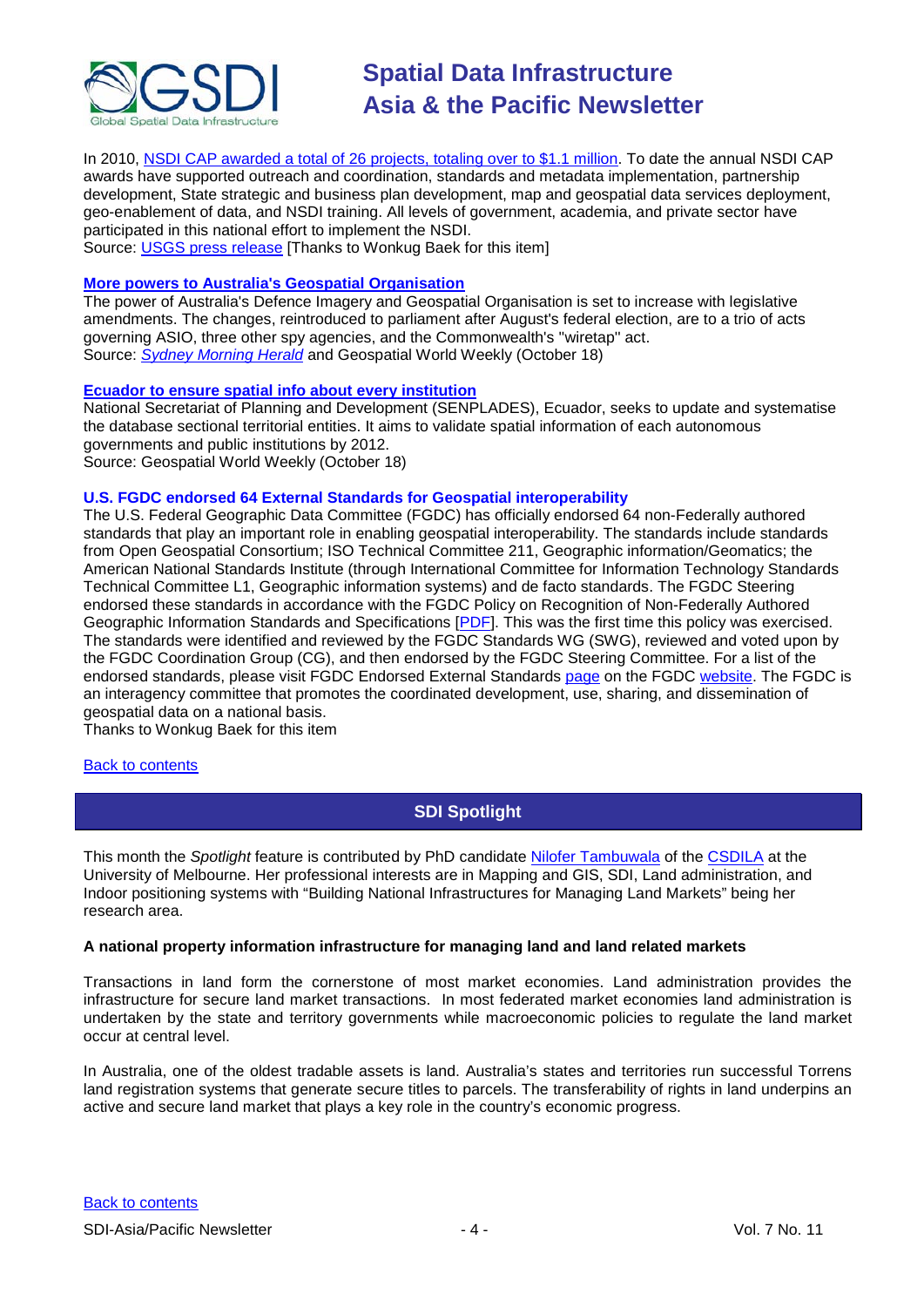

Australia's land information systems, supplied by independent land administration agencies, have served the nation well. However their capacity to meet Australia's increasingly national drivers, particularly national economic policy, is challenging, due to inadequate information flows between state and central government. With the state based laws and processes, central policy departments struggle to access national property information to regulate a market that is increasingly national in focus: Figure 1.

The recent global financial crisis decreased real estate values in major market economies around the world. From the land administration perspective, this crisis was a result of poor decision making and ill-informed policy due to the lack of national property datasets, particularly in the



**Figure 1:** Current information infrastructure in Australia

United States. The financial crisis affected the federal governments of many economies, including Australia, through lower tax revenues from both income and capital gains tax, and increased spending in the form of economic stimuli. Essentially, fiscal and monetary policy decisions to combat the financial crisis left many market economies with large budget deficits and significant foreign debt. By mid 2010 a sense of urgency was evident in efforts to redefine the role played by land administration in implementing federal policies that regulate land markets, especially in federated mixed capitalist nations.

Developments of initiatives in the land administration industry have received considerable discussion. Initiatives aimed at linking the various state-based spatial data infrastructures (SDI) aim to provide improved efficiencies and cost savings to users. These need to be taken one step further, by designing and building a national infrastructure that can record individual rights, restrictions and responsibilities relating to land and new commodities in land.

The unbundling of land and creation of complex commodities related to land also contribute to economic wealth. Interests in land are now increasingly complex. Land management increasingly involves environmental, heritage and use restrictions. New forms of property as tradable commodities are also emerging, for example water, biota, mining and carbon credits. For instance, an important flexibility mechanism established under the Kyoto Protocol allows 'emission credits' to be traded between those who need to acquire credits and those who have reduced emissions beyond their agreed targets.



**Figure 2:** Ideal information infrastructure in Australia

As a result, climate change has created a new economic opportunity for Australia and the world. Australia can make decarbonisation economically viable and profitable while achieving its goal of reducing carbon emissions by up to 25 per cent below 2000 levels by 2020.

New markets involve new taxable commodities and transactions, and changes to the availability and supply of money in the economy. Effective fiscal and monetary policies, to regulate these new markets will need national, authoritative market information. To facilitate this, the cadastral structure of land parcels needs to be refocused to deliver information about new taxable objects and market transactions to improve management of these emerging markets: Figure 2

Research conducted here aims to show that land markets for existing and emerging interests need a national property information infrastructure to record ownership rights, restrictions and responsibilities, in addition to the market value of these commodities. Additionally, it will present the policy and institutional framework, and data integration model for such an infrastructure.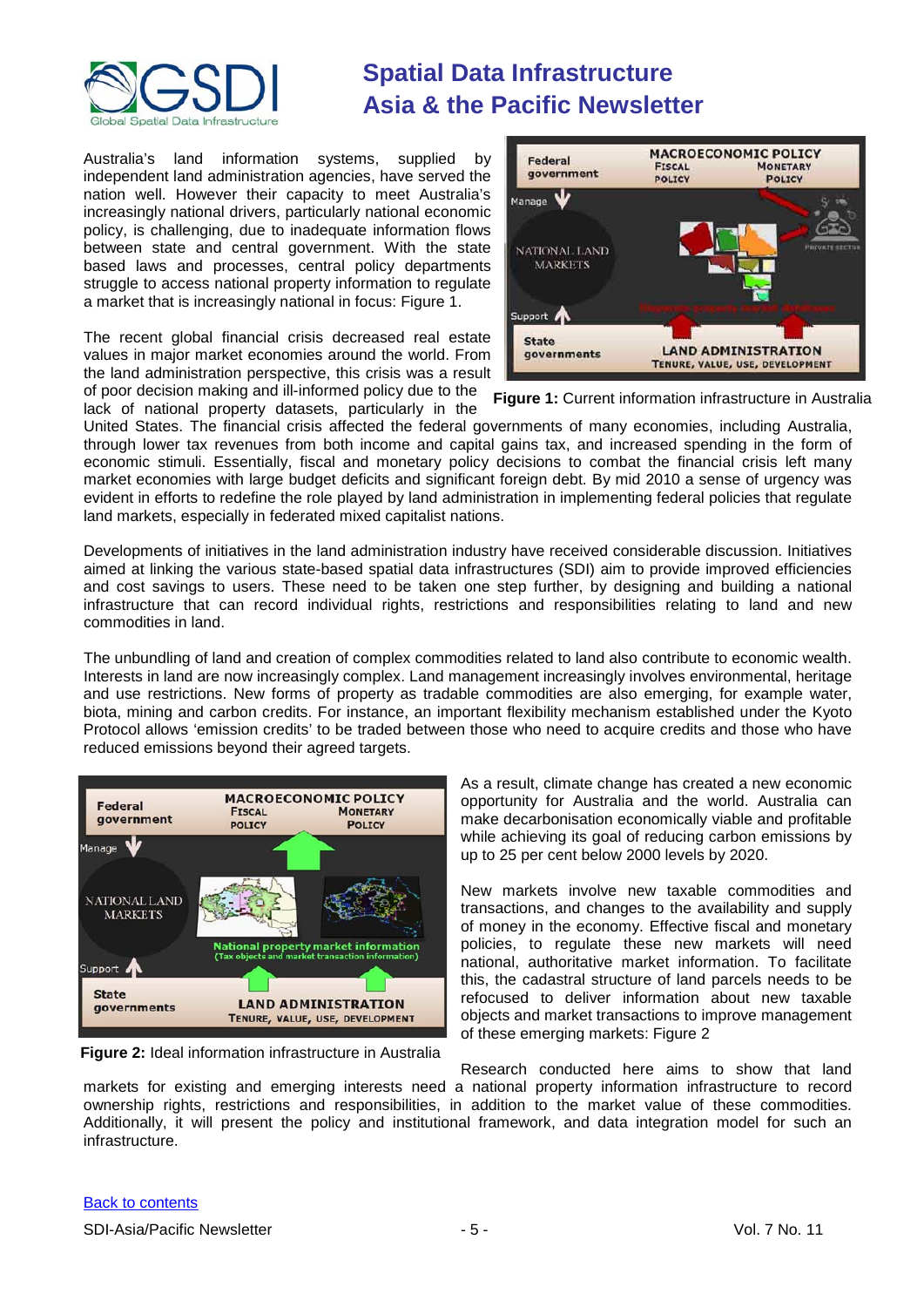

## **GIS Tools, Software, Data**

## <span id="page-5-0"></span>**[China unveils official state online world map](http://thenextweb.com/asia/2010/10/22/china-unveils-state-run-online-mapping-site/)**

China's State Bureau of Surveying and Mapping (SBSM), on October 22, unveiled a state-sanctioned and produced online world map, Map World. An SBSM official said that in the near future, Map World will grow to be a famous Chinese brand for online map services with proven reliability. The map features images of satellite remote sensing with a resolution of 500 meters but this is enhanced to 2.5 meters for the Chinese map and 0.6 meters for maps of more than 300 Chinese cities and uses satellite imagery taken from 2006 to 2010, and took two years to build. The tile-based map has two URLs  $(<$  [www.tianditu.cn](http://www.tianditu.cn/) >  $\&$  < [www.chinaonmap.cn](http://www.chinaonmap.cn/) >) and has a number of features, including links to separate websites for each of China's provinces. But, SBSM officials said frankly that the Map World is at present no match for top-of-the-line online maps such as Google Earth, saying: "the technology and website construction are still at a preliminary stage. Service providers have more than 80 virtual machines to support the operation with the ability to handle 10 million requests daily, while Google Earth has thousands of virtual machines. Our map service is expected to update the geological data about twice a year, but Google Earth can update its information every couple of minutes." Source: The Next Web [Thanks to Wonkug Baek for this item]

## **Trimble GPS [Handhelds Support Green Initiatives for the City of Shanghai](http://gislounge.com/trimble-gps-shanghai/?utm_source=feedburner&utm_medium=feed&utm_campaign=Feed%3A+gislounge+%28GIS+Lounge%29&utm_content=Google+Reader)**

City of Shanghai implements environmentally conscious initiatives using Trimble GPS technology to improve the quality of life for city residents Source: GIS Lounge

#### **[Mapping the Queensland seafloor](http://www.spatialsource.com.au/2010/10/05/article/Mapping-the-Queensland-seafloor/BWATCMTUJT)**

A researcher at James Cook University in Cairns has produced a threedimensional bathymetry model of the entire Queensland coast, Great Barrier Reef, and the Coral Sea almost to New Caledonia. Robin Beaman said the depth model can represent seabed features down to 100 metres in size, revealing the seafloor in unprecedented detail for such a large area. Source: SpatialSource



## **[Logistics supplier firm calls for 'Virtual Australia'](http://www.theaustralian.com.au/australian-it/national-topographic-3d-mapa-called-for/story-e6frgakx-1225934043514)**

Michael Haines, Chief Executive Westgate Ports, a large ports logistics supplier in Australia, has called for a government enterprise to manage the country's virtual asset base. Haines said that its organisation's prime goal would be to maintain a vast national database required to provide an accurate, topographic 3D map of the country or "Virtual Australia".

Source: [Geospatial World Weekly](http://www.geospatialworld.net/index.php?option=com_content&view=article&id=18602%3Alogistics-supplier-firm-calls-for-virtual-australia&catid=82%3Aproduct-image-processing&Itemid=1) and the *Australian* newspaper and [Asian Surveying & Mapping](http://asmmag.com/features/australia-embarks-on-an-effort-to-build-virtual-australia)

## **[High-tech PCR vans for Commonwealth Games](http://www.geospatialworld.net/index.php?option=com_content&view=article&id=18541%3Ahigh-tech-pcr-vans-for-commonwealth-games&catid=61%3Aapplication-transportation-navigation&Itemid=1)** (New Delhi, India)

It will take only one minute for police control room (PCR) vans to reach any Commonwealth Games venue, with more than 100 deployed to respond to any emergency calls in New Delhi, India. All PCR vans are now equipped with GPS and GIS technology. An online city map has been installed at the Central PCR to track the movement of these vehicles.

Source: Geospatial World Weekly

#### **[GeoNetwork opensource v2.6.0 released](https://sourceforge.net/projects/geonetwork/)**

GeoNetwork opensource is part of the [Open Source Geospatial Foundation](http://www.osgeo.org/) software stack, providing software you can trust to be free, open and sustainable. Voluntary support is provided through mailing lists, websites and online forums.

## **[APSEA Awards Recognise Excellence](http://spatialsource.com.au/2010/10/08/article/APSEA-awards-recognise-excellence-in-spatial-industry/ZRKFPFOLFO.html) in Spatial Industry**

The seventh annual Asia Pacific Spatial Excellence Awards, held at the gala dinner during spatial@gov 2010 conference in Canberra, celebrated the pinnacle of success for the spatial industry. The awards are hosted jointly by the Surveying and Spatial Sciences Institute and the Spatial Industries Business Association. These awards continue to provide an opportunity for the industry to focus on the excellence of individuals and organisations throughout the region.

Source: [Asian Surveying & Mapping](http://asmmag.com/news/apsea-awards-recognise-excellence-in-spatial-industry) and [www.SpatialSource.com.au](http://www.spatialsource.com.au/)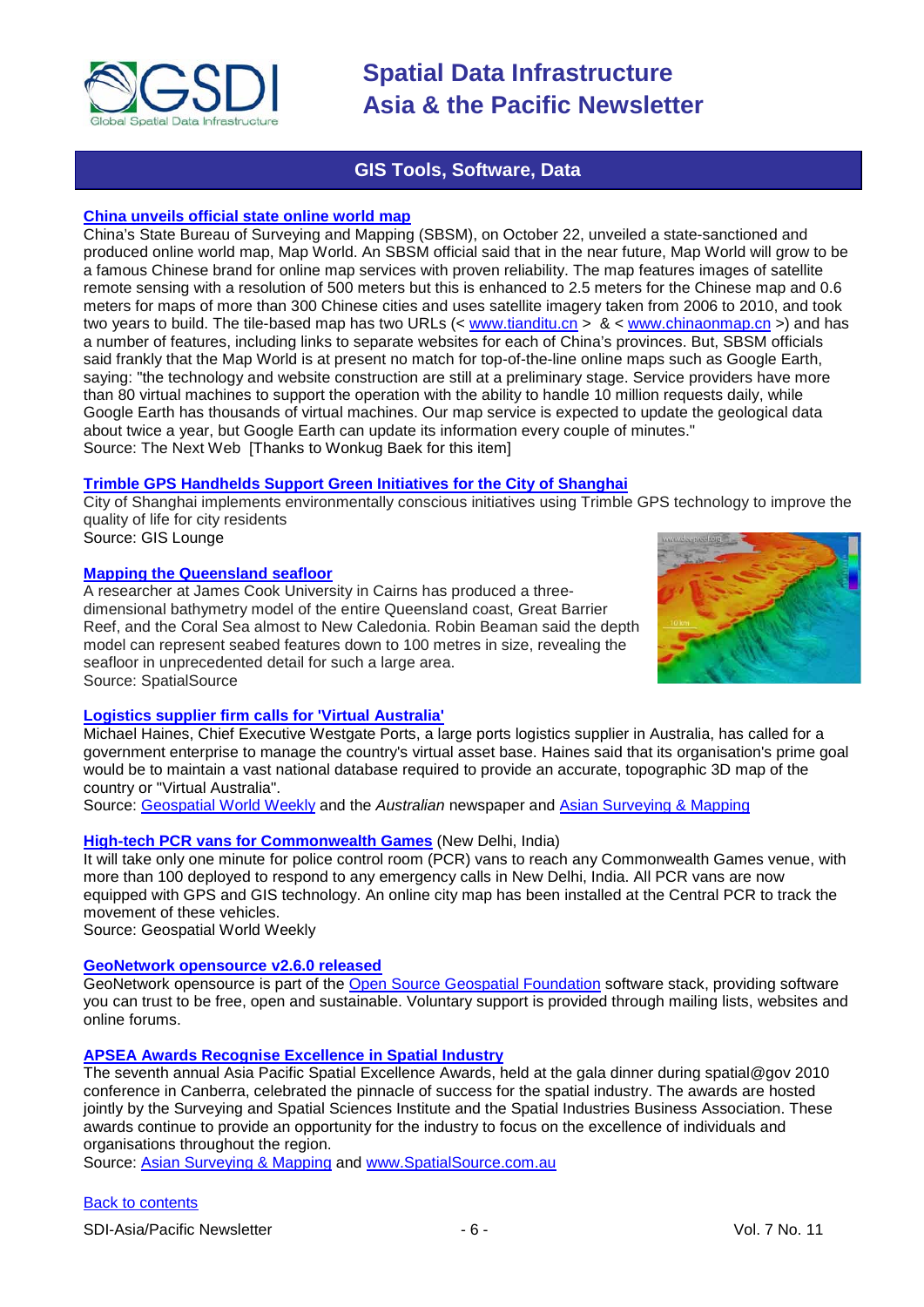

## **[National Atlas of Indonesia to Help Define National Identity](http://asmmag.com/news/national-atlas-of-indonesia-to-help-define-national-identity)**

The International Cartographic Association with cooperation of the geography faculty at the University of Gadjah Mada in Yogyakarta, Indonesia is hosting a workshop from Oct. 20-23 to discuss The National Atlas of Indonesia. The gathering will focus on national, regional, city and school atlases of the country. While these atlases will help the country define its identity by providing a means for communication and instruction, they also contribute to the economic, environmental and social development in the country by relating space-based information.

While the bulk of the workshop will be devoted to discussions about the layout and content of the atlas, it will also relate the work to past atlases and cartography in the region. For more information regarding this event, visit the [ICA website.](http://www.icaci.org/)

Source: Asian Surveying & Mapping

## **[New Zealand's Topographic maps available online](http://www.infonews.co.nz/news.cfm?id=58677)**

New Zealand topographic maps are now available for free on < [www.nztopomaps.com](http://www.nztopomaps.com/) >. The online service allows users to quickly find, view and print topographic maps. Users can use it in planning recreational, business and research activities. The new website includes a place name search function and provides fast and simple access to the 'NZTopo' Topographic Map Series, which are traditionally purchased as printed paper maps.

The 'NZTopo' Topographic Map Series has been produced by Land Information New Zealand (LINZ). The maps are also an essential tool for defence planning, location and routing services and land management. The service is also available on smartphones and makes use of their in-built GPS capabilities. Screen shots from an iPhone to demonstrate the use of nztopomaps.com on a smartphone are available on media resources page at < <http://www.nztopomaps.com/media/> >.

Source: [Geospatial World Weekly](http://www.geospatialworld.net/index.php?option=com_content&view=article&id=18591%3Anew-zealands-topographic-maps-available-online&catid=48%3Aproduct-cartography-map-publishing&Itemid=1&pagetype=newssearch) and < [www.infonews.co.nz](http://www.infonews.co.nz/) >

#### **[Taiwan: GIS helped prevent casualties during Typhoon Fanapi](http://focustaiwan.tw/ShowNews/WebNews_Detail.aspx?Type=aALL&ID=201010010045)**

A geographic information system (GIS) used to monitor the country's traffic proved effective at keeping motorists away from potentially dangerous roads when Taiwan was struck by Typhoon Fanapi in mid-September according to the Directorate General of Highways (DGH). Source: [Geospatial World Weekly](http://www.geospatialworld.net/index.php?option=com_content&view=article&id=18572%3Agis-helped-prevent-casualties-during-typhoon-fanapi-dgh&catid=53%3Aapplication-natural-hazard-management&Itemid=1&pagetype=newssearch) and<<http://focustaiwan.tw/> >

### **CartoView - [Web Map Authoring Tool](http://www.cartologic.com/cartoview/)**

CartoView is a free web map authoring tool from CartoLogic. CartoView allows you to easily create web maps using Google Maps, Google Earth browser plug-in or Openlayers. If you browse through the examples on the demo page you will see some of the capabilities that CartoView offers. This example shows a map created with CartoView with mashups from Flickr, YouTube, Wikipedia, Gowalla and Twitter. Source: [Asian Surveying & Mapping](http://asmmag.com/news/cartoview-web-map-authoring-tool) and CartoView homepage

#### **[Going High-tech to Probe Deeper into Oceans](http://www.csiro.au/news/Going-high-tech-to-probe-deeper-into-oceans.html)**

Australian scientists are preparing to use the data from a new \$22m array of high-tech equipment to help them probe deeper into the nation's surrounding oceans. The new technology is part of a vastly improved set of tools provided by the Australian Integrated Marine Observing System (IMOS) to study the open ocean Source: [V1 Magazine](http://vector1media.com/news/top-stories/53-corporate-news/16159-going-high-tech-to-probe-deeper-into-oceans) and CSIRO News

#### **Open Source Mapping shakes competitors**

OpenStreetMaps could become the leading digital map provider within a few years, if technology giants like Microsoft, AOL and third party application developers continue to choose its free, open source mapping database for their location-based applications, *[Dow Jones](http://www.dowjones.de/site/2010/10/interview-open-source-mapping-poses-threat-for-tomtom-nokia.html)* reports. Source: [GeoSpatial World](http://www.geospatialworld.net/index.php?option=com_content&view=article&id=18710:open-source-mapping-shakes-competitors&catid=72&Itemid=1) and *Dow Jones*

#### **TerraGo, Adobe team up for Acrobat X solutions**

Adobe Systems Incorporated and TerraGo Technologies have announced an initiative to support geospatial capabilities for customers of Acrobat X solutions. TerraGo has been working closely with Adobe to provide an upgrade path for Acrobat 9 Pro Extended customers who need to continue to author geospatial PDF files and perform advanced geospatial functions. In addition, Adobe and TerraGo have signed an agreement under which TerraGo is providing software engineering services in support of geospatial PDF consumption in Acrobat X and Reader X.

Source: [GeoSpatial World](http://www.geospatialworld.net/index.php?option=com_content&view=article&id=18706:terrago-adobe-team-up-for-acrobat-x-solutions&catid=67&Itemid=1) & TerraG[o Press Release](http://www.terragotech.com/news-and-events/press-releases/adobe-and-terrago-collaborate-geospatial-capabilities-acrobat-x)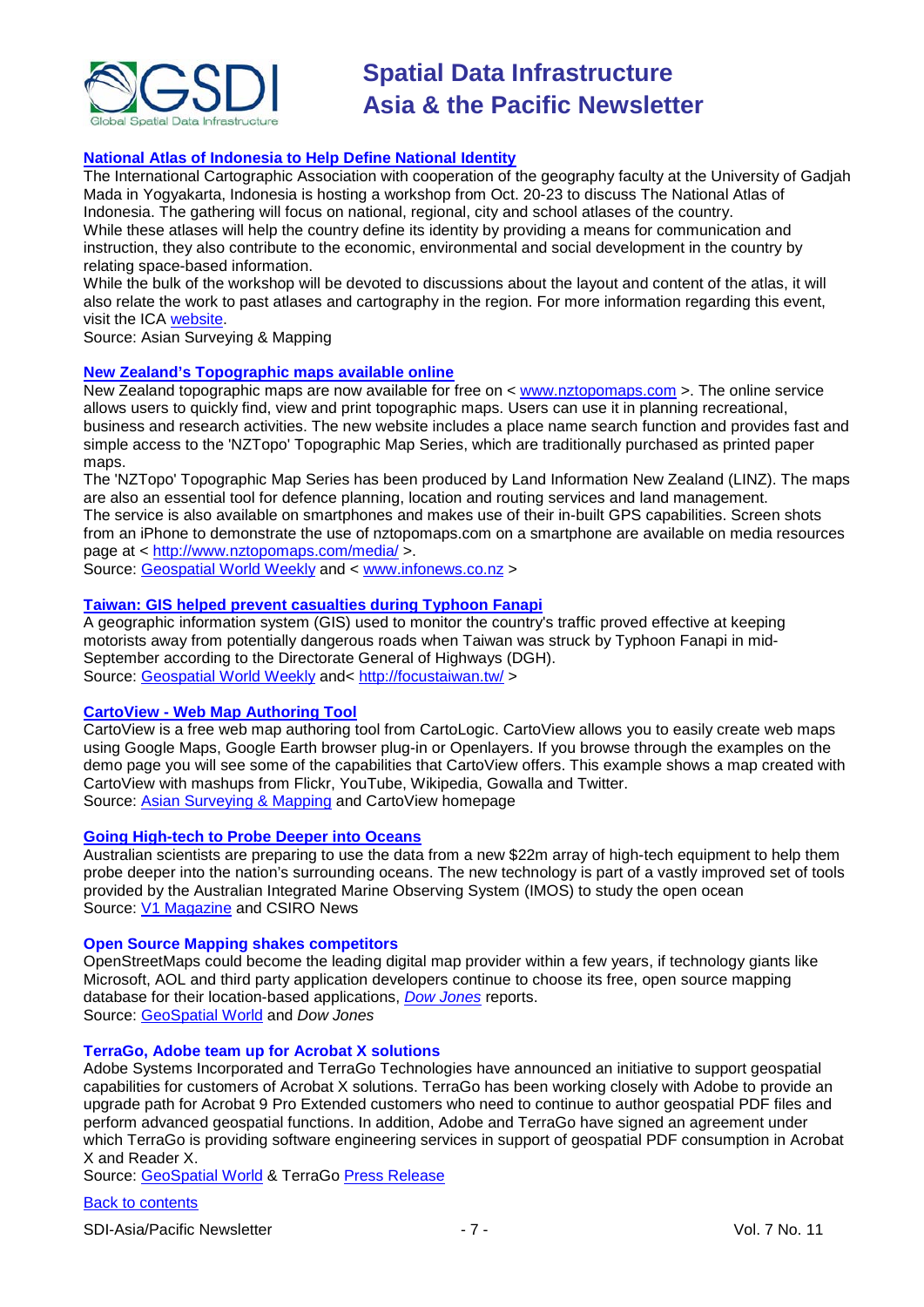

### **[GIS-based tool to evaluate Taiwan groundwater](http://www.geospatialworld.net/index.php?option=com_content&view=article&id=18670%3Agis-based-tool-to-evaluate-groundwater&catid=52%3Aapplication-natural-resource-management&Itemid=1)**

SuperGeo developed the Groundwater Recharge Potential Evaluation Platform for Taiwan. The platform aims to collect complete data of different areas by evaluating groundwater recharge potential and creating a groundwater mode. The company believes that it will enhance accuracy of hydrogeology map of groundwater area and groundwater resources will be evaluated efficiently. Source: GeoSpatial World and [SuperGeo Library](http://www.supergeotek.com/Library_2_201010.aspx) and [Case Study](http://www.supergeotek.com/inner/Download/Groundwater%20Recharge%20Potential%20Evaluation%20Platform-20101005145023.pdf)

#### **Delhi's Development through maps - [Maps and satellite images form a significant part of this exhibition.](http://www.geospatialworld.net/index.php?option=com_content&view=article&id=18645%3Adelhis-biography-through-maps&catid=75%3Amiscellaneous-events&Itemid=1)**

The capital city of India, Delhi is a gateway to the country on a global stage and is a city of incredible complexity, with immense developmental changes and progress over centuries. To take the citizens and visitors of Delhi through the diversity, the multiplicity and the journey of the city down the years, Delhi Urban Art Commission (DUAC) is presenting the exhibition Delhinama, biography of the city coinciding with the Commonwealth Games 2010 being held here. The exhibition is funded by the Ministry of Urban Development, Government of India.

Source: GeoSpatial World

#### **[Malaysia launches E-Cadastre project](http://www.mmail.com.my/content/52298-ecadastre-project-expedite-title-plans-issuance)**

Malaysia launched the E-Cadastre Project at the Dewan Perdana Felda on the occasion of 125th anniversary of the Department of Survey and Mapping (DSMM). Source: [GeoSpatial World](http://www.geospatialworld.net/index.php?option=com_content&view=article&id=18685%3Amalaysia-launches-e-cadastre-project&catid=58&Itemid=28&Itemid=1) and Malay Mail

#### **[Malaysia to enhance usage of geospatial data](http://www.bernama.com/bernama/v5/newsindex.php?id=535268)**

Malaysian government will formulate a policy and act to encourage and enhance the usage of geospatial data, according to Tan Sri Muhyiddin Yassin, Deputy Prime Minister, Malaysia. He said that the geospatial act would focus on data confidentiality and safety, the principles of custodianship, data sharing, data integration, data dissemination and standards.

Source: [GeoSpatial World](http://www.geospatialworld.net/index.php?option=com_content&view=article&id=18686%3Amalaysia-to-enhance-usage-of-geospatial-data&catid=78&Itemid=28&Itemid=1) and Malaysian National News Agency

#### **gvSIG EIEL, new official product for managing the Survey of Local Infrastructure and Equipment**

The Cartolab team, in collaboration with the gvSIG Association, has created the first official product of the gvSIG project specifically to one sector, called gvSIG EIEL.

gvSIG EIEL enables a simple and comprehensive management of all processes related to the development of the Survey of Local Infrastructure and Equipment.

The EIEL (the Spanish acronym for the Survey of Local Infrastructure and Equipment) is an initiative of the Ministry for Territorial Policy of Spain. That Ministry has used it for over 20 years to identify the needs of local authorities of almost all the Spanish State. The dramatic improvement of Geographical Information Systems (GIS) creates new possibilities for analysis and management of the local infrastructure and services contained in the EIEL.

gvSIG EIEL is an application aimed at technical experts from local and regional councils. It's based on a customization of gvSIG through a series of extensions and specialized modules that enable to input and update alphanumeric and geospatial data, to digitalize infrastructures, to validate the information required by the Ministry for Planning Policy for the EIEL, etc.

Although gvSIG EIEL is geared to Spanish law, it can be used as a basis for developments with similar objectives in other countries.

For more information on gvSIG-EIEL, [visit.](http://www.cartolab.es/gvsig-eiel)

#### **[Reform in address system to boost LBS](http://english.etnews.co.kr/news/detail.html?id=201010200004)**

The new address system in South Korea to be used from 2012, based on the names of streets and buildings, is expected to create a market worth over KRW 300 billion across the IT industry. The current system is parcelbased. The Ministry of Public Administration and Security announced on October 18 that it provides preliminary guide for the new system from October 27 to November 30. The ministry is planning to gather public opinion and finalize the preparations for it by July next year. "The address system, to be changed in about a century, can save KRW 4.3 trillion a year on the national level, giving a boost to the LBS (location-based service) industry," said Minister Maeng Hyung-gyu. With the schedule specified, public and private companies are moving to introduce the new system. Financial institutions are considering how to upgrade their CRM (customer relationship management) solutions. Also expected is a series of system replacement projects in the sectors relying highly on GIS (geographic information system) such as door-to-door delivery, telecom, etc. GIS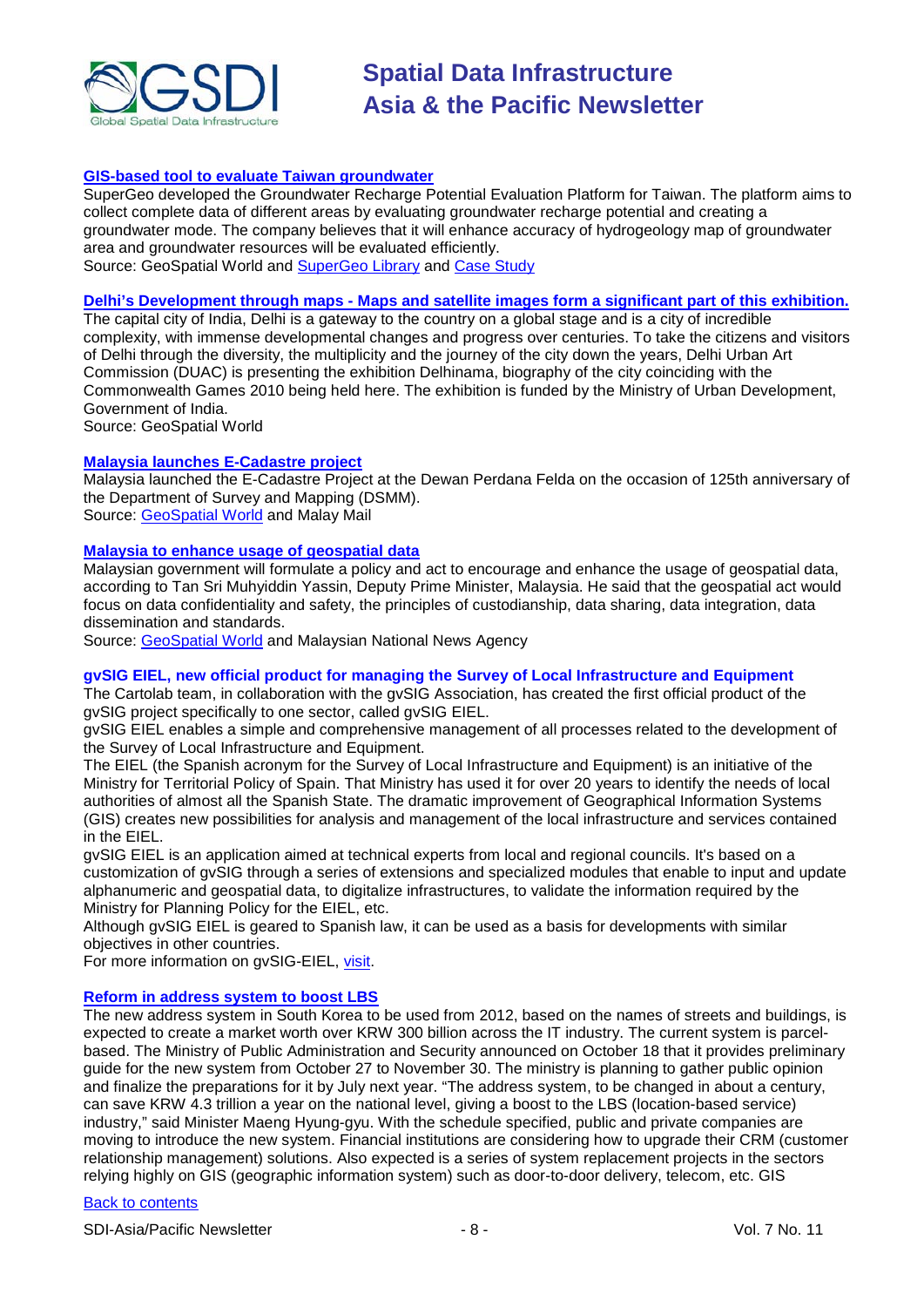

providers are poised to make it big, too. President Kim In-hyun of KSIC (Korea geoSpatial Information & Communication) said, "Local GIS firms are likely to overwhelm their foreign counterparts, rather underprepared, in the new market." He continued, "A lot of Internet portal sites as well as financial institutions are contacting us these days."

Source: [www.etnews.co.kr](http://www.etnews.co.kr/) [Thanks to Wonkug Baek for this item]

#### **Indonesia - [Tsunami Warning System Monitoring](http://asmmag.com/features/indonesia-tsunami-warning-system-monitoring)**

During the past week we have learned that the existing Tsunami Warning Systems in Indonesia have been vandalised. This act may have contributed toward the greater number of deaths as, any warning was nonexistent. However, at least one Australian reports that even if the system were working, it is unlikely that would have made much difference. Nevertheless, it does raise the case for improved operational monitoring.

… Although one scientist from the Australia Bureau of Meteorology felt that it would not have made much difference had the system been operating in this case, due to the closeness of the origin and the lack of time to take action.

Source: Asian Surveying & Mapping

#### **[GIS in Pakistan](http://asmmag.com/news/gis-in-pakistan)**

GIS isn't a new technology but for developing countries like Pakistan, especially when they are on the other side of the digital divide, adopting and benefiting from these technologies becomes challenging and problematic. Pakistan has near 12% internet penetration, somewhat higher since other countries with the same GDP/capita rank lower. The primary reason has been government ICT schemes and promotion of new technologies. Source: Asian Surveying & Mapping and [WordPress.com](http://upgeog.wordpress.com/2010/10/29/gis-in-pakistan/)

#### <span id="page-8-0"></span>[Back to contents](#page-0-0)

## **News from abroad**

*"This section has been included to highlight some of the developments happening outside the region which demonstrate SDI in action.*

#### **[The Geospatial Revolution](http://www.geotime.com/Product/GeoTime-(1)/Demos-(1)/Demos-(7).aspx)**

Episode 1 of the Geospatial Revolution project being developed at Penn State University has now been released. To view go to [<http://geospatialrevolution.psu.edu/>](http://geospatialrevolution.psu.edu/) Source: [Veryspatial](http://veryspatial.com/2010/09/episode-1-of-the-geospatial-revolution-project-is-now-out/) [further information in the "Books and Journals" section

#### **[Google Earth Photos Help Show Proximity to Crime Scene in Burglary Case](http://www.law.com/jsp/article.jsp?id=1202472614519&rss=newswire)**

by Charles Toutant (*New Jersey Law Journal*, September 28, 2010)

Lawyers in a New Jersey burglary case seem to have stumbled upon a new terrain for photographic evidence: Google Earth.

An appeals court on Monday found no error in allowing prosecutors to use satellite photos from the global mapping service to help show the perpetrator's proximity to the crime scenes -- specifically, by pinpointing the location of cellular towers near his home and the burgled residence. Source: [Law.com](http://www.law.com/jsp/law/index.jsp)

#### **[USGS map service gets rid of aerial image "mess"](http://carboncloud.blogspot.com/2010/09/usgs-seamless-map-service-gets-rid-of.html)**

The USGS map service is called the [National Map Seamless Server a](http://seamless.usgs.gov/wms.php)nd it's taking aerial image access to a new level.

The Seamless WMS provides orthoimagery (images processed to overlay on maps) of major U.S. urban areas, streets, bridges, buildings, sidewalks, streams and more at 3-inch, 6-inch, 1-foot, and 2.5-foot spatial resolutions. This means objects roughly these sizes are identifiable on the ground. Because of its detail - better than Bing or Yahoo! - the imagery can provide a critical tool for resource managers, city planners, emergency responders, open data digitizers and others. And it's served in an open standard interface (WMS) that's not controlled by any one organization or group like Google - so the official data can be shared all over the Net. Overlayed on top of the High Resolution Orthoimagery WMS above are Roads from the USGS [Framework Web](http://frameworkwfs.usgs.gov/)  [Map and Feature Services.](http://frameworkwfs.usgs.gov/) The free spatial data infrastructure (SDI) platform [Gaia](http://www.thecarbonproject.com/gaia.php) is used for access and map display.

Source: Carbon Cloud blog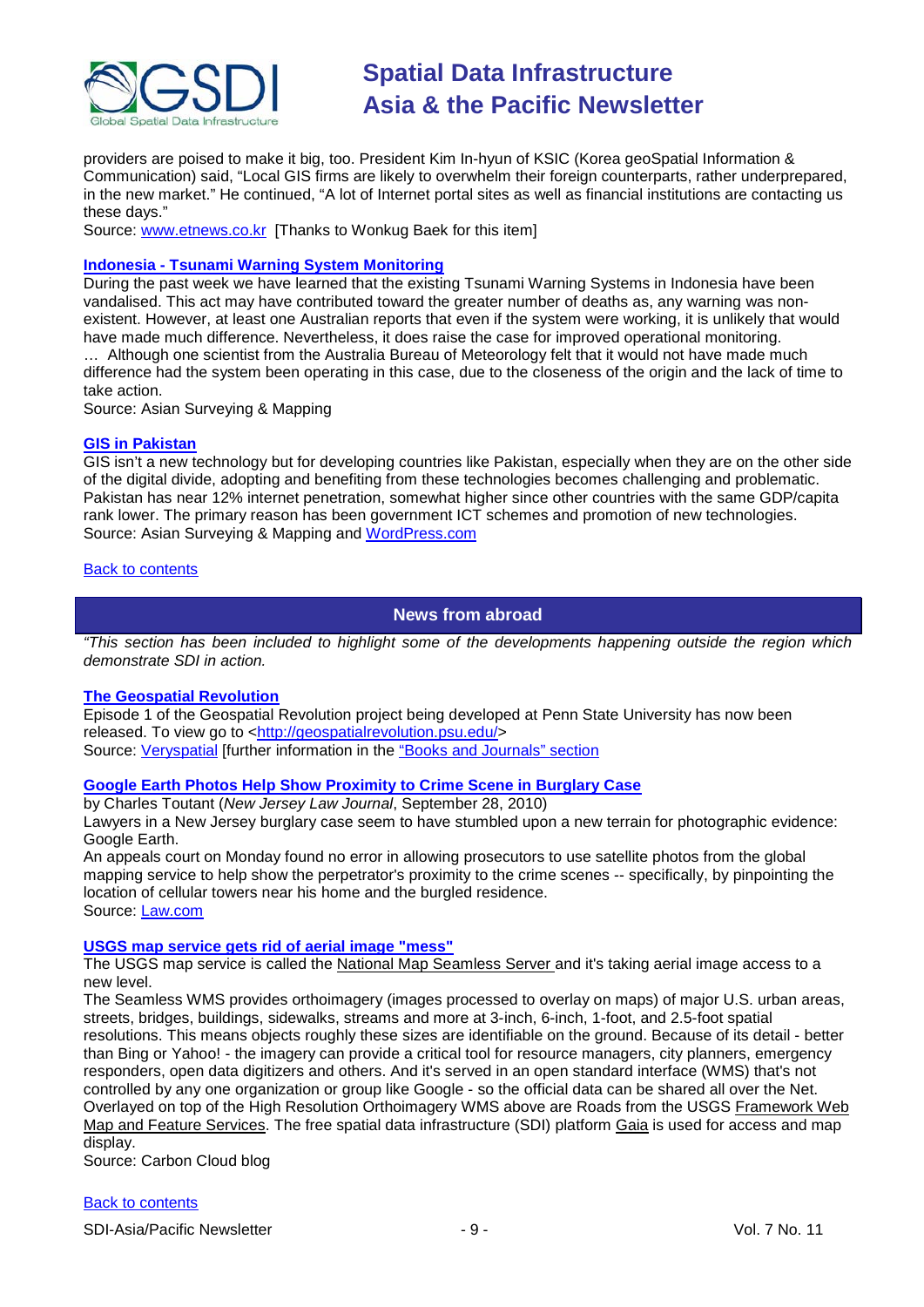

### **US midterm elections map – [Where they are and the contests to watch](http://www.guardian.co.uk/world/interactive/2010/oct/04/us-midterm-elections-map-2010)** [interactive map]

On 2 November, the US holds midterm elections to Congress. See what the predictions are for the Senate, House and state governors, how the Republicans and Democrats compare and which races are too hard to call. Source: The *Guardian* newspaper

#### **[NABARD launches SMS-based crop advisory](http://www.newkerala.com/news/world/fullnews-56642.html)** (India)

In a bid to provide updates on weather, prices of inputs and produce as also other crop advisory services National Bank for Agriculture and Rural Development (NABARD) has decided to bring these services via SMS to the farmers and members of watershed committees involved in execution of watershed projects under Indo-German Watershed Development Programme.

Source: thanks to Kate Lance for this item

### **[Russian continental shel mapping in the Arctic Ocean](http://arctic-healy-baker-2008.blogspot.com/2010/10/russian-and-danish-mapping-in-arctic.html)**

Source: Arctic Mapping & the Law of the Sea blog

## **[Gotthard: Longest Rail Tunnel Cut-through with Leica Geosystems Precision](http://www.leica-geosystems.com/en/Tunnel-technology-for-the-future_4275.htm)**

A new world record was created on 15th October, when the miners working on the Gotthard Base Tunnel shook hands after the breakthrough between the Sedrun and Faido access points. The 57 km Gotthard Base Tunnel is the longest rail tunnel in the world. Leica Geosystems – the Heerbrugg-based company's surveying instruments are in use in all areas of the Gotthard Base Tunnel. See also [news.com.au](http://www.news.com.au/travel/news/worlds-longest-tunnel-at-the-swiss-alps-to-open/story-e6frfq80-1225939063495) and [theage.com.au](http://www.theage.com.au/photogallery/travel/worlds-longest-tunnel/20101014-16lh4.html)



Source: [Asian Surveying & Mapping](http://asmmag.com/news/gotthard-longest-rail-tunnel-cut-through-with-leica-geosystems-precision) and Leica GeoSystems (from which a 3 page PDF brochure is available).

#### **[US FGDC endorses OGC standards](http://www.geospatialworld.net/index.php?option=com_content&view=article&id=18664%3Aus-fgdc-endorses-ogc-standards&catid=67%3Abusiness-general&Itemid=1)**

The US Federal Geographic Data Committee (FGDC) Steering Committee has officially endorsed a group of OGC standards along with other standards developed externally to FGDC. These standards play an important role in enabling interoperability as part of the Geospatial Platform for GeoOneStop, place-based initiatives and other potential future programmes of the FGDC.

Source: Geospatial World Weekly (October 18) & OGC [Press Release](http://www.opengeospatial.org/pressroom/pressreleases/1294)



#### **[Envisat radar image shows internal waves in the Strait of Gibraltar](http://www.esa.int/esaEO/SEM5B5TOREG_index_0.html)**

This Envisat radar image shows internal waves in the Strait of Gibraltar, between the southern coast of Spain (top) and the northern coast of Morocco. The strait is the only connection between the Atlantic Ocean (left) and the Mediterranean Sea (right), making it a place of intense study in order to understand the exchange of water between the two. Source: [V1 Newsletter](http://vector1media.com/news/headlines/16025-radar-image-shows-internal-waves-in-the-strait-of-gibraltar) and European Space Agency "Image of the Week"

#### **[Climate satellite 'blinded' by radio interference](http://www.google.com/hostednews/afp/article/ALeqM5iOlbgHPSMvOx7-4MySoQ7Ry7541g?docId=CNG.1227616179375c52ffa71e0507f6867b.be1)**

The European Space Agency (ESA) recently announced that it had launched a behind-the-scenes campaign to shut down illicit radio and TV transmissions interfering with a major climate satellite.

The 315-million-euro (434-million-dollar) Soil Moisture and Ocean Salinity (SMOS) probe "has been bugged by patches of interference from radar, TV and radio transmissions in what should be a protected band," the ESA complained.

Source: Google News and [SpaceFlight Now](http://www.spaceflightnow.com/news/n1010/07smos/)

#### **[New technology patrols U.S.-Mexico border unmanned](http://www.laredosun.us/notas.asp?id=11289)** - **allows for the surveillance of the border without putting federal agents at risk**

If citizens want to see how aerial drone surveillance operations are conducted by the U.S. Border Patrol, they can visit the [Web site.](http://video.house.gov/cao/hrs/RepCuellar.html) In the video, a group of illegal immigrants crossing the Rio Grande are observed in the Rio Grande Valley area and spotted by "The Predator," an Unmanned Aerial Vehicles (UAV) that will be deployed on the U.S. border with Mexico. Alternative video [Web site.](http://uppergreatplainsuas.blogspot.com/2010/10/video-of-how-uav-patrols-us-borders.html) Source: *Laredo Sun* and [Geospatial World Weekly](http://www.geospatialworld.net/newsletter/weekly_newsletter/oct1810.htm) (October 18)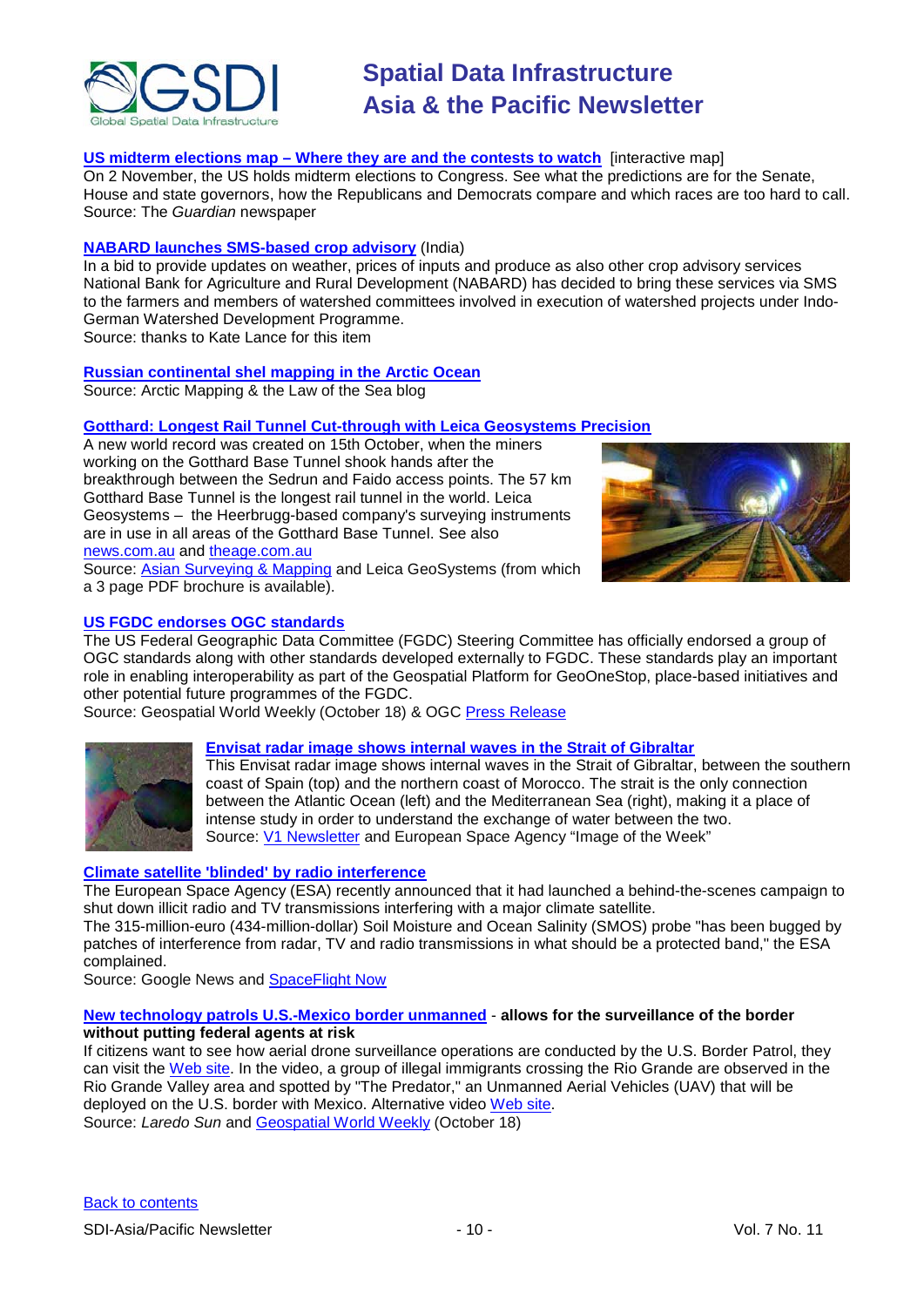

#### **[Great Britain 'alternative gazetteer'](http://www.ordnancesurvey.co.uk/oswebsite/media/news/2010/oct/locationlingo.html)**

As emergency service control rooms become centralised, there is a risk that they will lose local knowledge and could be confused by callers who use "location lingo" when phoning in with reports of incidents. That is why Ordnance Survey (OS) is investigating the building of an "alternative gazetteer" that would include many nicknames and pet names, which could include, for example, a popular name for a road junction or bridge. Source: [Geospatial World Weekly](http://www.geospatialworld.net/index.php?option=com_content&view=article&id=18672%3Aan-alternative-gazetteer-of-great-britain&catid=48%3Aproduct-cartography-map-publishing&Itemid=1) (October 18) and Ordnance Survey (UK)

#### **[High-tech GIS/GPS teaching makes forensics fun](http://www.geospatialworld.net/index.php?option=com_content&view=article&id=18675%3Ahigh-tech-teaching-makes-forensics-fun&catid=77%3Amiscellaneous-education&Itemid=1)**

An innovative approach to teaching forensics at the University of Toronto Mississauga, Canada, proved that GPS isn't just useful for finding the nearest gas station — it can actually help solve crimes. Source: GeoSpatial World and [Metro News](http://www.metronews.ca/vancouver/learn/article/659533--high-tech-teaching-makes-forensics-fun)

#### **[U of New Hampshire gets grant to develop climate change school curriculum](http://www.geospatialworld.net/index.php?option=com_content&view=article&id=18640%3Aunh-gets-grant-to-develop-climate-change-school-curriculum&catid=77%3Amiscellaneous-education&Itemid=1)**

As part of a growing national effort to get teachers and students acquainted with the fundamental elements of climate change, researchers from the University of New Hampshire's Institute for the Study of Earth, Oceans, and Space (EOS) have been awarded a USD 487,000 two-year grant from the NASA's Global Climate Change Education Program (GCCE).

Source: GeoSpatial World and [U of New Hampshire press release](http://www.unh.edu/news/cj_nr/2010/oct/ds07nasa.cfm)



#### **[Exploring Latin America through maps](http://www.chile.com/secciones/ver_seccion/123705/exponen-antiguos-mapas-de-america-latina/)**

A mapping exhibition, "Walk Map. Exploring key Latin America" (in Spanish, "Paseo en Mapa. Explorando las claves de América Latina") is presently on in the National Library of Chile. It is part of the bicentennial activities of the Department of Library Archives and Museums (DIBAM), Chile. Source: Chile.com and [GeoSpatialWorld](http://www.geospatialworld.net/index.php?option=com_content&view=article&id=18665%3Aexploring-latin-america-through-maps&catid=75%3Amiscellaneous-events&Itemid=1)

#### **[Educational project to highlight socio-cultural risks -](http://www.geospatialworld.net/index.php?option=com_content&view=article&id=18652%3Aeducational-project-to-highlight-socio-cultural-risks&catid=77%3Amiscellaneous-education&Itemid=1) Venezuela**

A GIS-based project "Educational Campaign: Community-school to mitigate the socio-cultural risks associated with river basins Osorio and Blue Stone, edo. Vargas," was produced by a team of researchers and teachers from Venezuela. It aims to prevent and mitigate measures arising from the environmental dynamics of rivers and Blue Stone Osorio Vargas state.

Source: GeoSpatial World and [Venezuela News Agency \(AVN\)](http://www.avn.info.ve/node/22091)

#### **[Brazil trains Latin American foresters in Remote Imaging](http://www.geospatialworld.net/index.php?option=com_content&view=article&id=18651%3Abrazil-trains-latin-american-foresters&catid=77%3Amiscellaneous-education&Itemid=1)**

Brazil is training a group of experts from Ecuador, Mexico and Guyana and Food and Agriculture Organization (FAO) of the United Nations. Experts will learn techniques to control forest clearing using satellite images. They will be also trained in TerraAmazon, a software developed by National Institute for Space Research (INPE), Brazil.

Source: GeoSpatial World and [spanish.china.org.cn](http://spanish.china.org.cn/international/txt/2010-10/06/content_21067200.htm)

### **[Real-time pollution maps for Europe](http://www.geospatialworld.net/index.php?option=com_content&view=article&id=18687%3Areal-time-pollution-maps-for-europe&catid=48&Itemid=28&Itemid=1)**

Real time maps of air, ground and water pollution across Europe can now be made available to everyone following the launch of an EU-funded research project named INTAMAP. Source: GeoSpatial World and [ClickGreen.org.uk](http://www.clickgreen.org.uk/events/events/121547-real-time-pollution-maps-launched-across-europe.html)



#### **[GIS-based website traces bananas](http://www.geospatialworld.net/index.php?option=com_content&view=article&id=18643%3Agis-based-website-traces-bananas-&catid=42%3Aproduct-gis&Itemid=1)**

The website [<http://banana.mappr.info>](http://banana.mappr.info/), developed by Philippe Rieffel, a student of applied geography at the University of Münster, Germany, under supervision of scientists at the International Institute of Tropical Agriculture (IITA), aims to make a wide range of reliable spatial information on banana readily available to researchers, policy makers and development workers.

… The platform comes in handy as scientists are grappling with the spread of two deadly diseases that are ravaging the crop and threatening the livelihood of millions of farmers.

These are the Banana Xanthomonas Wilt (BXW) and the viral Banana Bunchy Top Disease (BBTD). Source: GeoSpatial World and [AfrolNews](http://www.afrol.com/articles/36712)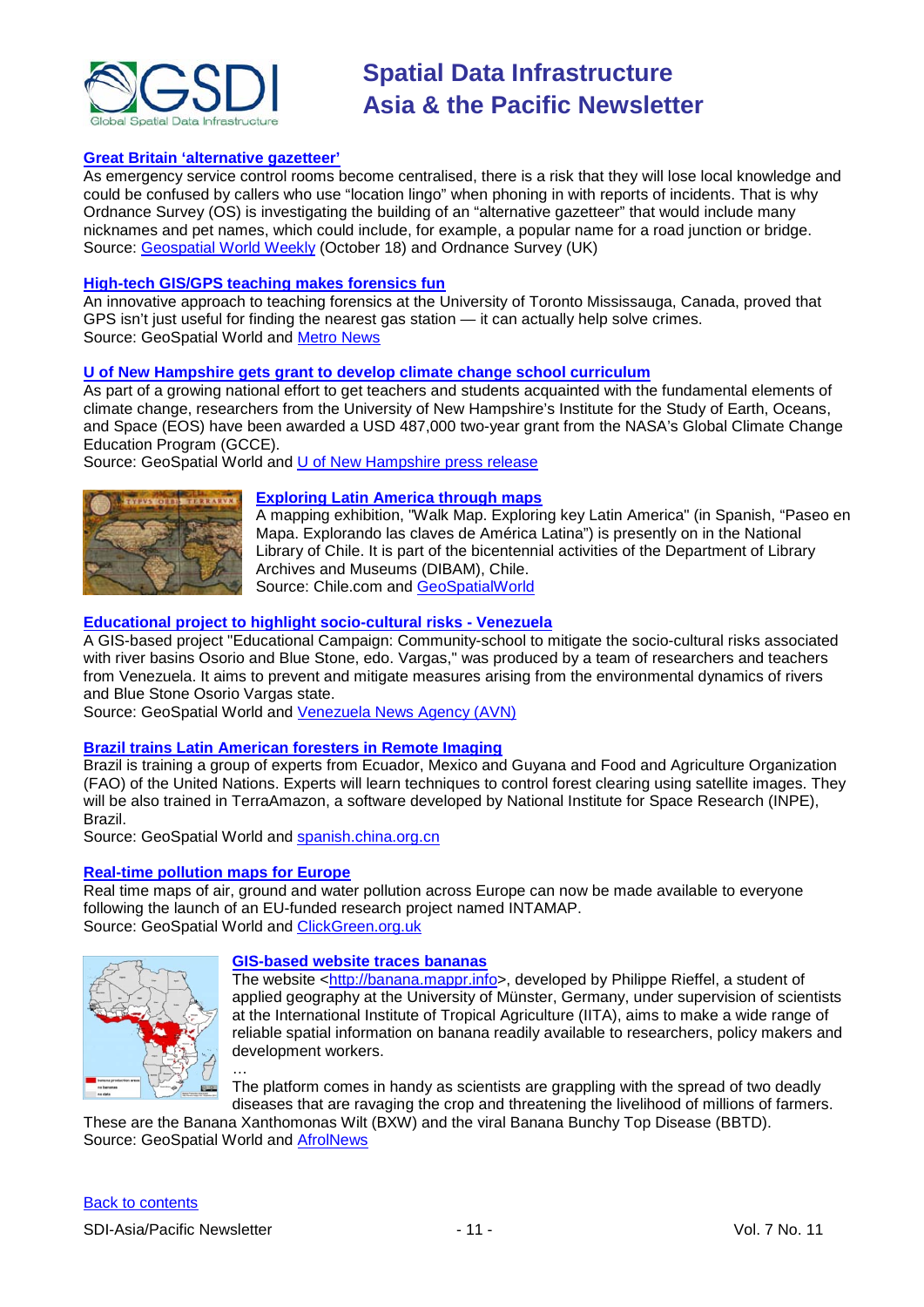

#### **Data.gov creates US Government's Openness**

As a priority for the U.S. President's Administration, the Open Government Initiative, Data.gov, increases the ability of the public to easily find, download, and use datasets generated and held by the Federal Government. Data.gov provides descriptions of the Federal datasets (metadata), information about how to access the datasets, and tools that leverage government datasets. The data catalogs continue to grow as datasets are added. Data.gov strives to make government more transparent and is committed to creating an unprecedented level of openness. The openness derived from Data.gov will strengthen our Nation's democracy and promote efficiency and effectiveness in government. Federal geospatial data records account for the vast majority of records currently available through the Data.gov portal; these records are added to Data.gov from the Geospatial One-Stop (GOS) registry. Geospatial capabilities of Data.gov continue to mature and a geospatial data viewing capability was recently unveiled. The interactive mapping tool, GEO Viewer, is designed to let users preview the geospatial data available through the Data.gov catalogs. Thanks to Wonkug Baek for this item

#### **U.S. Geospatial One-Stop Grows; Integrated Capabilities can increase Governmental Transparency and Efficiency**

The U.S. Geospatial One-Stop (GOS) portal is the official means for accessing metadata resources managed in the National Spatial Data Infrastructure (NSDI) Clearinghouse Network. Metadata held by Federal, State, local, and Tribal entities, by academic and nonprofit organizations, and by the private sector are published through the Clearinghouse Network. The [GOS portal](http://gos2.geodata.gov/wps/portal/gos) grew substantially in fiscal year 2010. With more than 430,000 individual metadata records contributed by 435 publishers, the portal saw a 60 percent increase in records from fiscal year 2009. The number of portal users averaged about 100,000 per month in fiscal year 2010, up from 74,000 in fiscal year 2009. An impetus leading to the significant increase in the number of records and usage of GOS was the integration of GOS with Data.gov. A search of the Geodata [catalog](http://www.data.gov/catalog/geodata) in Data.gov is actually a search of selected Federal agency records from the GOS catalog. GOS connectivity to Data.gov is achieved through the use of a Cataloging Service for the Web (CS-W) interface. The GOS team continued to work with Federal agencies to promote collections of records through GOS for discovery in Data.gov. Adding to collections from the U.S. Census Bureau, the U.S. Environmental Protection Agency, and other agencies, several large collections of data were added to GOS this year. The new contributing collections are: US Topo (the next generation of digital topographic maps from the U.S. Geological Survey), high resolution aerial orthoimagery from the U.S. Geological Survey, and Shuttle Radar Topography Mission (SRTM) data from the National Geospatial-Intelligence Agency and the National Aeronautics and Space Administration. In all, over 270,000 records are shared from GOS with Data.gov, which means that 90 percent of the records available in Data.gov are geospatial data from GOS. This is a good example how shared and integrated capabilities can increase governmental transparency and efficiency.

Thanks to Wonkug Baek for this item

#### **Canada-U.S. Transboundary [Hydrographic Data Harmonization Efforts Gain](http://www.vector1media.com/articles/features/16076-canada-us-transboundary-hydrographic-data-harmonization-efforts-gain-momentum) Momentum**

**Editor's Note: this article is well-illustrated by cartography** It is a truism that Canada and the United States share the longest undefended border in the world. What is often overlooked in the observation, though, is that much of the border is water. More than 300 lakes and innumerable streams and rivers are part of or cross the international boundary, accounting for 40 percent of the 8,000-km (5,500 mi) long border. These lakes, rivers and streams are part of 15 distinct transboundary basins – from Alaska-Yukon border, to Coastal Mountain watersheds of British Columbia and Washington, stretching unbroken across the entire



continent to the Great Lakes and St. Lawrence River and beyond to the coastal inlets of the Canadian Maritimes and New England.

More than 100 years ago, the prospect of competing and conflicting uses of two rivers along their border brought home to both countries the need to cooperate on how the water resources they share are managed. For what happens on one side, in terms of use, or diversion or pollution or cleanup, will affect the other. This recognition, in turn, led directly to the establishment of the International Joint Commission (IJC) in 1909 and a century of cooperative management of a shared resource that is unequalled in scale or goodwill anywhere in the world.

Source: V1 Magazine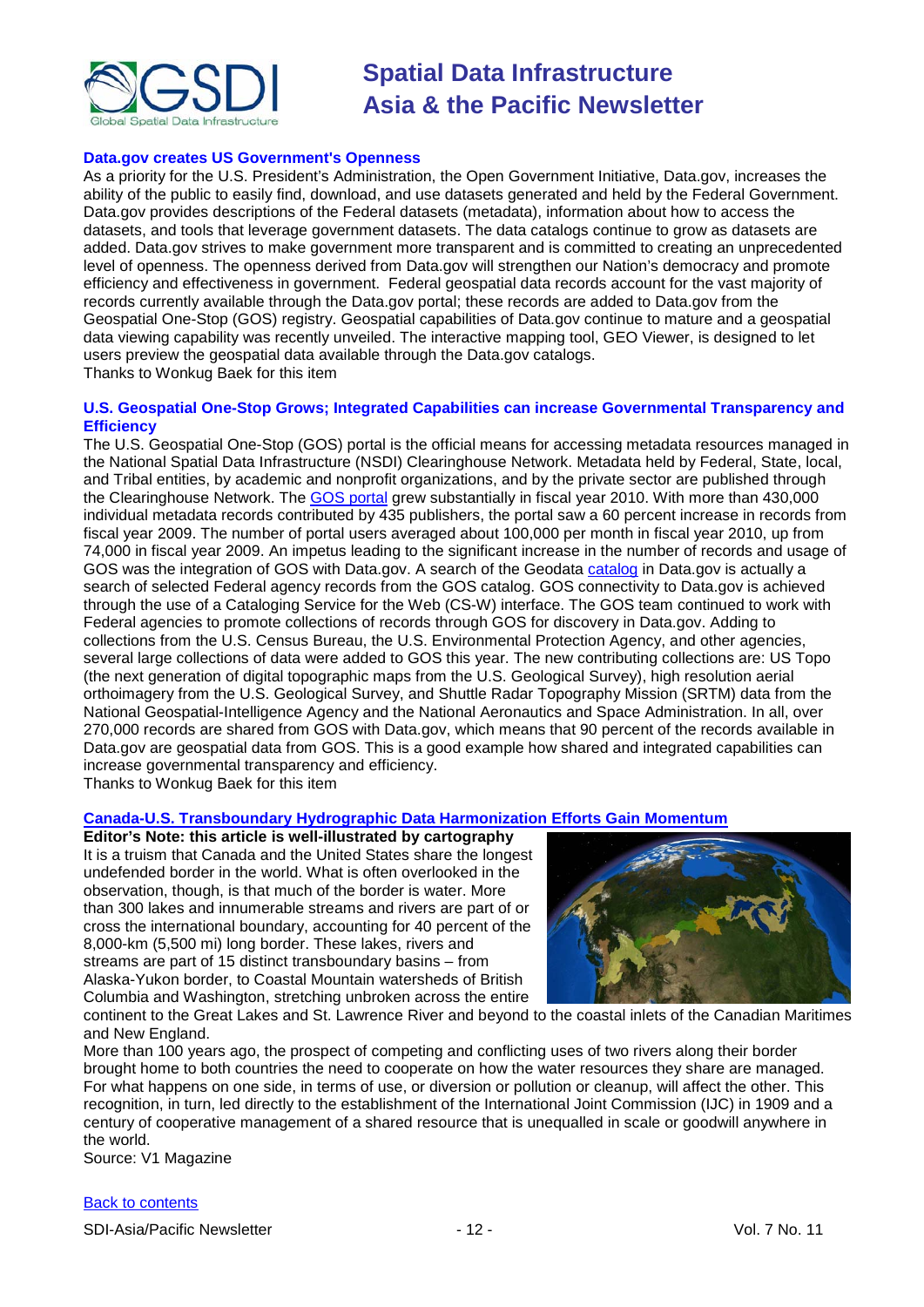

## **[Case Study: Channel Tunnel IceWatch System](http://www.campbellsci.com/news-2010-q4/channel-tunnel)**

The Channel Tunnel (or Chunnel) connects the United Kingdom with France. It is actually a set of three tunnels, over 31 miles long, that pass beneath the seabed of the English Channel. Because of the huge amount of road and rail traffic at the large terminals at each end of the tunnels, a road-weather information system (RWIS) is critical for safety and efficiency.

An ice-warning system had been in use for 15 years, and had become so obsolete that it could not be upgraded. In addition, the old system was so unfriendly that the operators rarely used it, so user-friendliness was a key requirement for the new system.

Source: Campbell Scientific

#### **[Math, Maps Used to Plot Malaria Elimination Plan](http://asmmag.com/news/math-maps-used-to-plot-malaria-elimination-plan)**

With the help of mathematical models and maps, two University of Florida researchers have estimated the feasibility of eliminating malaria from countries that have the deadliest form of the disease.

Source: Asian Surveying & Mapping and [www.sify.com news](http://sify.com/news/math-maps-used-to-plot-malaria-elimination-plan-news-international-kk4mkhfhbhe.html)

#### **[Without driver or map, vans go from Italy to China](http://www.theage.com.au/technology/technology-news/without-driver-or-map-vans-go-from-italy-to-china-20101029-176ja.html)**

Four driverless electric vans successfully ended a 13,000-kilometre test drive from Italy to China — a modern-day version of Marco Polo's journey around the world — with their arrival at the Shanghai Expo this week. Source: The (Melbourne) *Age* and *[LA Times](http://www.latimes.com/news/nationworld/world/la-fgw-driverless-vans-20101029,0,2219194.story)*



#### **UN Launches Tool to Map Emergency Stockpiles**

The United Nations Office for the Coordination of Humanitarian Affairs (OCHA) and the Logistics Cluster, led by the World Food Programme (WFP), has launched an interactive web-based tool, "Global Mapping of Emergency Stockpiles". The tool displays information on emergency relief warehouses managed by international humanitarian organizations. The aim of this tool is to assist affected countries and humanitarian relief agencies identify and send emergency relief items in response to crises. The Global Mapping of Emergency Stockpiles was established thanks to funding provided by ECHO and the Governments of Luxembourg and Moldova. It is the only existing central platform that emphasizes "who has what where" by region, sector, organization and/or organization type. The development of the Global Mapping of Emergency Stockpiles is a major part of the humanitarian community's efforts to improve emergency response. It contains data about 39 stockpiles from 25 organizations. Information has been so far provided by UN agencies, nongovernmental organizations (NGOs) and a number of governmental entities. OCHA is in discussion with other stockpile owners to expand the content of the database. The new Global Mapping of Emergency Stockpiles is [available at.](http://www.humanitarianinfo.org/stockmap)

Thanks to Wonkug Baek for this item

#### **Carbon Mapping to curb climate change and boost biodiversity**

Mapping where a country's carbon stocks overlap with areas that are rich in wildlife and important for local peoples' livelihoods is underway in Asia, Africa and Latin America. The aim is to support international efforts to conserve forests in order to combat climate change. But in a way that delivers other benefits including conservation of economically-important ecosystems linked with water, fertile soils and other crucial services. Under the UN Framework Convention on Climate Change (UNFCCC), governments are negotiating a mechanism to provide payments for Reduced Emissions from Deforestation and forest Degradation plus additional forest "activities" (REDD+), with the aim of halving deforestation by 2020. It is estimated that currently close to 18% of greenhouse gas emissions-equivalent to around six Gigatonnes (Gt) of C02- are linked with land use change, mainly through forest loss. In 2004, this amounted to more greenhouse gas emissions than those of the transport sector. The maps, being compiled by a partnership led by the UN Environment Programme's World Conservation Monitoring Centre (UNEP-WCMC), are overlaying the carbon held in the vegetation and soils of a country's terrestrial ecosystems with other key features. These include population densities; economic activities such as honey and gum production; the location of existing Protected Areas and biodiversity. [For more information.](http://unep.org/Documents.Multilingual/Default.asp?DocumentID=649&ArticleID=6786&l=en&t=long)

Thanks to Wonkug Baek for this item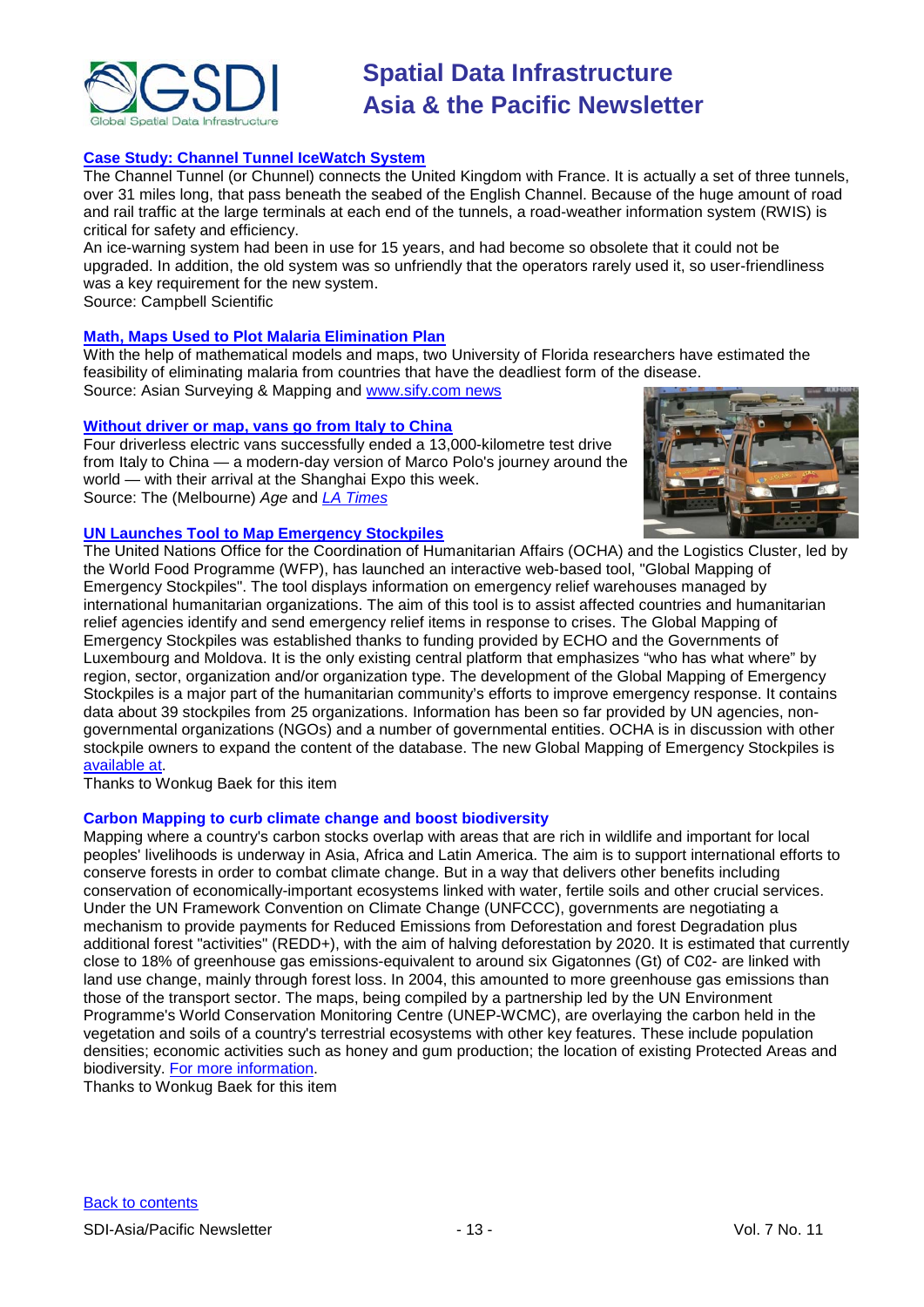

## **Articles**

## <span id="page-13-0"></span>**[Land Maintenance Actions in the Turin Province of Italy, A GIS Approach -](http://www.vector1media.com/articles/features/15924-land-maintenance-actions-in-the-turin-province-of-italy-a-gis-approach-part-2) Part 2** by Godone; Garnero;

Chiabrando; Caimi; Stanchi and Zanini. [Part 1 was noted in the October SDI-AP newsletter] The reduction of land maintenance actions has determined a need for awareness about soil conservation issues. The main consequence is an increasing soil loss due to flash flood or similar phenomena. This issue needs a new approach leading to a continuous analysis and monitoring action. This part's aim is to describe the main steps of the development of the GIS-based methodology to assess soil stability through GIS modelling. Specifically, soil physical structure has been studied by evaluating its aggregate stability. In order to follow a multidisciplinary approach data obtained from the laboratory analysis has been merged with topographical information and vegetation cover records Source: V1 magazine

#### **Urban [Infrastructure: The time for change is now](http://www.gisdevelopment.net/magazine/global/2010/september/30-Urban-Infrastructure-The-time-for-change-is-now.htm)** by Terry D. Bennett

How do we address urbanisation, existing infrastructure and new infrastructure in a synergistic manner? The question that will continually be asked is - Can we fix it, can we change it to match our future needs or is it more cost effective to raze and start over? Which option gives us the best long term ROI? And finding those answers will be an exercise in 3-dimensional (3D) geospatial decision- making. Source: Geospatial World Weekly

**[Tractrobot: Revolutionising farming](http://www.geospatialworld.net/index.php?option=com_content&view=article&id=18688%3Atractrobot-revolutionising-farming&catid=170%3Aagriculture-precision-farming&Itemid=41)** by Anand Kashyap, Sub-Editor, GIS Development

'Tractrobot' is a reusable system or tool that replaces human controlled agricultural operations with an autonomous tractor by using cutting edge technologies like GPS, GIS, remote video monitoring, artificial intelligence, SMS, etc.

Source: [Geospatial World](http://www.geospatialworld.net/)

#### **HaptiMap - [Haptic, Audio and Visual Interfaces for Maps and Location Based Services](http://www.vector1media.com/articles/features/16062-haptimap-haptic-audio-and-visual-interfaces-for-maps-and-location-based-services)** by Charlotte Magnusson

The HaptiMap EU project (FP7-ICT-224675) is aimed at making maps and location based services more **accessible** by using several senses like touch, hearing and vision. HaptiMap is a four year project, and is currently half-way: HaptiMap started in 2008 and has been running for two years. Source: V1 magazine

## **[FIG article of the month \(October\)](http://www.fig.net/pub/monthly_articles/october_2010/october_2010_mitchell.html)**

"Reducing Vulnerability to Natural Disasters in the Asia Pacific through Improved Land Administration and<br>Management" by David MITCHELL Management" by David MITCHELL

There is evidence linking climate change with an increase in the frequency, severity, and unpredictability of natural disasters in the past decade. Between 1974 and 2003 there were 6,367 such destructive natural disasters, resulting in over 2 million deaths, with 75% of these in Asia alone (Guha-Sapir et al, 2004). Lessons from the 2004 Asian tsunami, recent earthquakes in India and Indonesia, and tropical cyclones in the Philippines and Samoa have highlighted the significant land issues that can arise in the aftermath of the natural disaster. This includes people losing access to land through resettlement, and land grabbing causing loss of connection with pre-disaster sources of livelihood. Since the Asian tsunami there has been extensive analysis of the approaches taken to address these land issues after natural disasters, and the literature contains several case studies and comprehensive reports from international agencies providing guidelines for addressing land issues after natural disasters.

This paper concentrates on issues in developing countries in the Asia Pacific and draws on the lessons from recent major disasters and also existing literature on land issues. Coastal communities are often at greatest risk of these events and it is often the poor sections of the community who occupy land at greatest risk. The paper also refers to the links between community vulnerability and tenure security.

#### **Geoserver for the masses** by Ragnvald Larsen – PDF [download](http://www.tzgisug.org/tikiwiki/tiki-download_file.php?fileId=122) Source: Tanzania GIS Users Group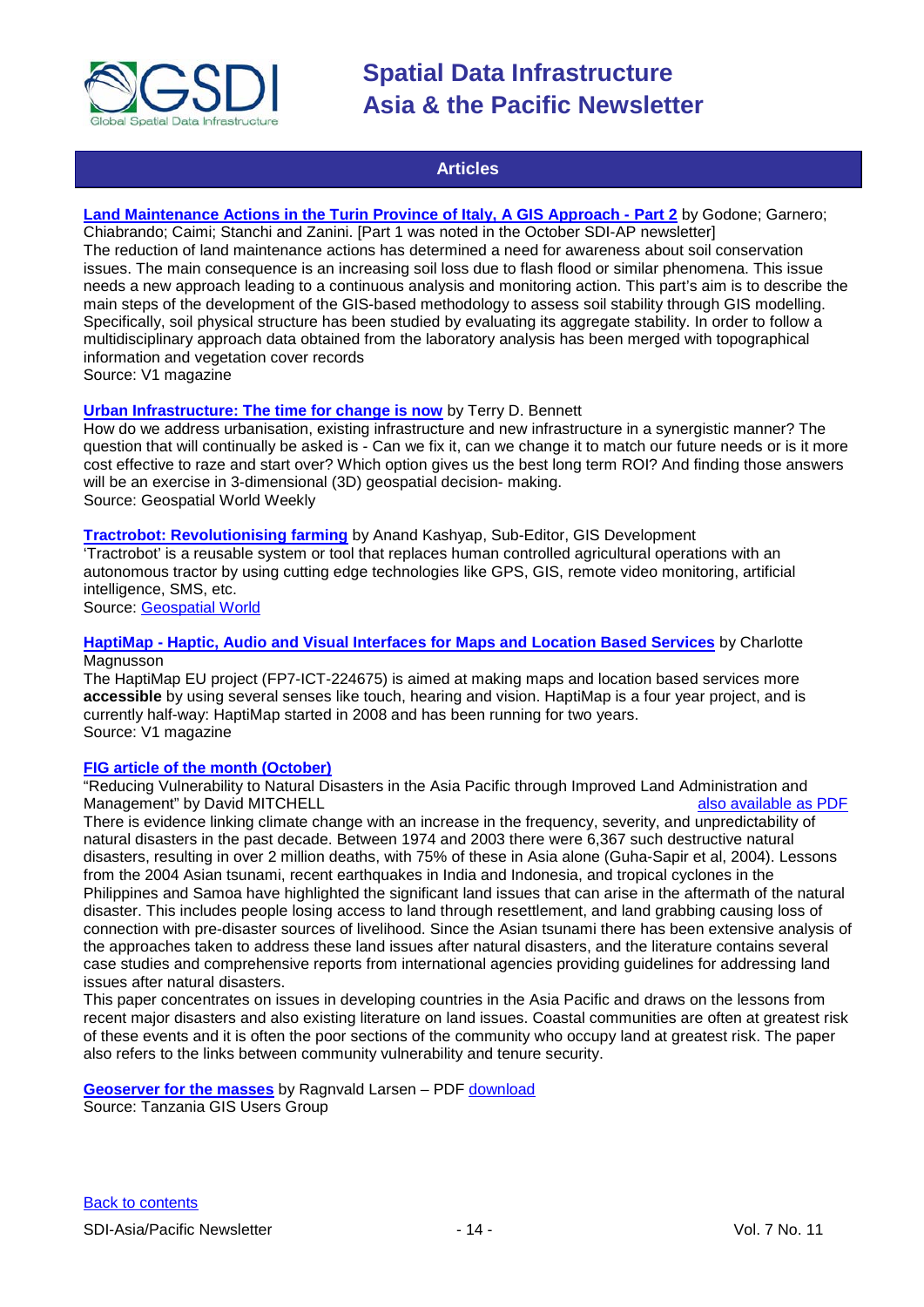

## **Books and Journals (including Videos and Web publications)**

#### <span id="page-14-0"></span>**[SERVIR-Africa community news](http://www.servir.net/africa/index.php?option=com_mamblog&Itemid=54&task=show&action=all&id=0&ignorecount=1)**

SERVIR is developing an integrated platform for data and service discovery, aquisition, sharing, and use. For more information on platform development phasing and schedule, contact the [SERVIR-Africa Web Team.](http://www.servir.net/africa/index.php?option=com_contact&task=view&contact_id=1&Itemid=106)

#### **The** *Mother Pelican* **[Journal of Sustainable](http://www.pelicanweb.org/solisustv06n10page1.html) Development**

The October 2010 issue is available

#### **New social atlas of Nigeria - [Online](http://www.nigerianlgaclassification.com/)**

For the first time, members of the public can now go to a website and online atlas and find out for instance to what extent students in their area are likely to be dissatisfied with the quality of teaching at school; in which areas private, public or even religious hospitals are more or less likely to be used; the extent to which people fear crime in different areas and lots more. In addition, users can unlock greater insight from their own data by coding their own user or client database with the corresponding geodemographic typologies (like Conventional Green Towns, Labouring Diluted Societies or Affluent Urban Nodes) of the residential Local Government Areas (LGAs) of their clients and service users.

A researcher at the University of Sheffield has created a new online atlas which depicts Nigeria by its sociodemographic, economic and environmental information on a local level in the country.

For further information, contact: [Dr Adegbola Ojo,](mailto:A.ojo@adegbolaojo.co.uk) University of Sheffield Department of Geography Sheffield S10 2TN, United Kingdom, phone: +44-(0)7862244758. Contact [website.](http://www.adegbolaojo.co.uk/) NIGECS [website.](http://www.nigerianlgaclassification.com/)

Source: SDI-Africa newsletter and University of Sheffield [media release.](http://www.shef.ac.uk/mediacentre/2010/1756.html)

### *Spatially Enabling Society: Research, Emerging Trends and Critical Assessment*

by Abbas Rajabifard, Joep Crompvoets, Mohsen Kalantari, & Bas Kok (editors), Leuven University Press, 2010, ISBN 978 90 5867 851 5

This collection of refereed papers delivered at the GSDI 12 World Conference, Singapore was launched at GSDI 12.

**[International Cartographic Association](http://icaci.org/)** website

**[UN-Spider, September issue](http://www.un-spider.org/about/updates/september-2010)** website. Also available as [PDF](http://www.un-spider.org/sites/default/files/09%202010%20UN-SPIDER%20Updates.pdf) download.

**[Cartographies of Time: A History of the Timeline](http://www.amazon.com/gp/product/1568987633?ie=UTF8&tag=vectmedi-20&creativeASIN=1568987633)** (2010) by Anthony Grafton, Daniel Rosenberg

This book is the first comprehensive history of graphic representations of time in Europe and the United States from 1450 to the present.

**[OpenStreetMap: Using and Enhancing the Free Map of the World](http://www.amazon.com/gp/product/1906860114?ie=UTF8&tag=vectmedi-20&linkCode=xm2&creativeASIN=1906860114)** (2010) by Frederik Ramm, Jochen Topf This book looks at OpenStreetMap (OSM), the web-based editable map of the world that enables people to freely view, edit, and use geographical data in a collaborative way from anywhere on the Earth.

**Modeling Our World - [The ESRI Guide to Geodatabase Concepts](http://www.vector1media.com/articles/reviews/16204-modeling-our-world-the-esri-guide-to-geodatabase-concepts)** review by Jeff Thurston (V1 Magazine) This book originally appeared in 1999 and has been updated and re-written a decade later. Geographic information system (GIS) modeling is the key to understanding GIS – and how to communicate to others about the world we live in through mapping and cartography. The information and knowledge included in 'Modeling Our World' is the foundation for understanding ArcGIS and geodatabase concepts. Many of the descriptions and concepts in this book apply to all GIS.

#### **THEORISING DEVELOPMENT AND TECHNOLOGICAL CHANGE**

Call for papers for the special issue of the [Information Systems Journal](http://disc.brunel.ac.uk/isj/) Deadline for Submitting Papers 28th February 2011

- Review Results Due to Authors: 1st June 2011
- Deadline for Revised Paper Submission: 1st September 2011
- Second Review Results Due to Authors: 1st December 2011
- Final Decision on Papers: 16th February 2012

#### [Author's Guidelines](http://www.blackwellpublishing.com/journals/isj/submiss.htm)

#### [Back to contents](#page-0-0)

SDI-Asia/Pacific Newsletter  $\overline{15}$  - 15 -  $\overline{15}$  -  $\overline{10}$  Vol. 7 No. 11



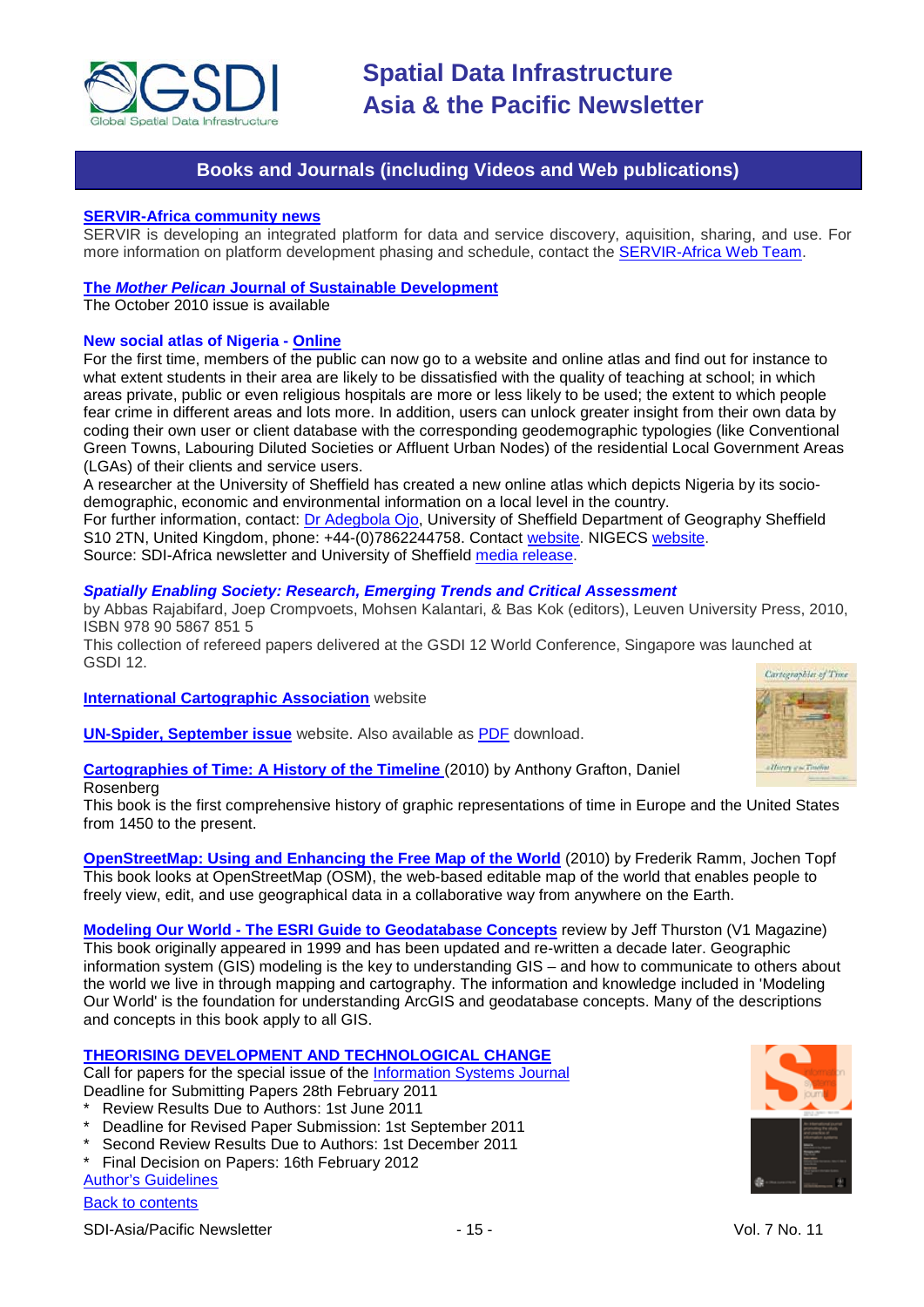

Guest Editor: **Dr Niall Hayes, Organisation, Work and Technology, Lancaster University. Lancaster, Lancashire,**<br>LA14YX, UK<br>Email. LA14YX, UK

#### <span id="page-15-0"></span>**[Back to contents](#page-0-0)**

## **Just for Fun!**

## **[Map pinpoints cigarette's origin and expansion](http://news.stanford.edu/news/2010/october/cigarette-citadels-project-100410.html)**

Using web tools including Google Maps, Stanford anthropologist Matthew Kohrman has plotted the international whereabouts of more than 300 cigarette factories so far. Their names, addresses and some information about the plants can now easily be found, thanks to Kohrman's Cigarette Citadels project.

… The goal of the project is neither to agitate nor defend, he said. The point of the project is to share information that he hopes will motivate people to think in new ways. Source: [Geospatial World Weekly](http://www.geospatialworld.net/index.php?option=com_content&view=article&id=18604%3Amap-pinpoints-cigarettes-origin-and-expansion&catid=56%3Aapplication-health&Itemid=1) and Stanford University News

#### **[Google Cars Drive Themselves, in Traffic](http://www.nytimes.com/2010/10/10/science/10google.html?_r=2&hp)**

Anyone driving the twists of Highway 1 between San Francisco and Los Angeles recently may have glimpsed a [Toyota Prius](http://autos.nytimes.com/2010/Toyota/Prius/286/3326/310054/researchOverview.aspx?inline=nyt-classifier) with a curious funnel-like cylinder on the roof. Harder to notice was that the person at the wheel was not actually driving.

The car is a project of [Google,](http://topics.nytimes.com/top/news/business/companies/google_inc/index.html?inline=nyt-org) which has been working in secret but in plain view on vehicles that can drive themselves, using artificial-intelligence software that can sense anything near the car and mimic the decisions made by a human driver

Source: New York Times

#### **[The Geo Smart Car](http://vector1media.com/spatialsustain/whos-up-for-a-geo-smart-car.html)**

Smart USA, distributors of the Smart Car, are packaging a few geo-flavored full vehicle wrap designs to help customize the car. While these two images only represent a map and topo look, the company also promises to create any pattern of your design or choosing. The wraps are made of 3M vinyl products that come with a 3-year warranty, with prices for this custom touch starting at \$1,350.



Source: Spatial Sustain blog

#### **[Google Earth gets kite power](http://www.smh.com.au/digital-life/digital-life-news/kite-power-changes-face-of-google-earth-20101014-16kjb.html)**

Google is taking the help of a small orange kite to capture some of the remote regions featured on its Google Earth application. Husband and wife Frank and Karen Taylor, on a five-year odyssey, around the world, is taking the aerial images of coastal regions with their home-made kite on behalf of the Google, which has traditionally used satellite images on its maps. Read more at the Taylors [blog site.](http://www.tahinaexpedition.com/2010/10/kite-photos-of-manihi-village-now-in-google-earth.html) Source: Sydney Morning Herald & [Geospatial World Weekly](http://www.geospatialworld.net/index.php?option=com_content&view=article&id=18682%3Agoogle-earth-gets-kite-power&catid=44&Itemid=28&Itemid=1) (October 18)

#### **[Typographic Maps](http://www.axismaps.com/typographic.php)**

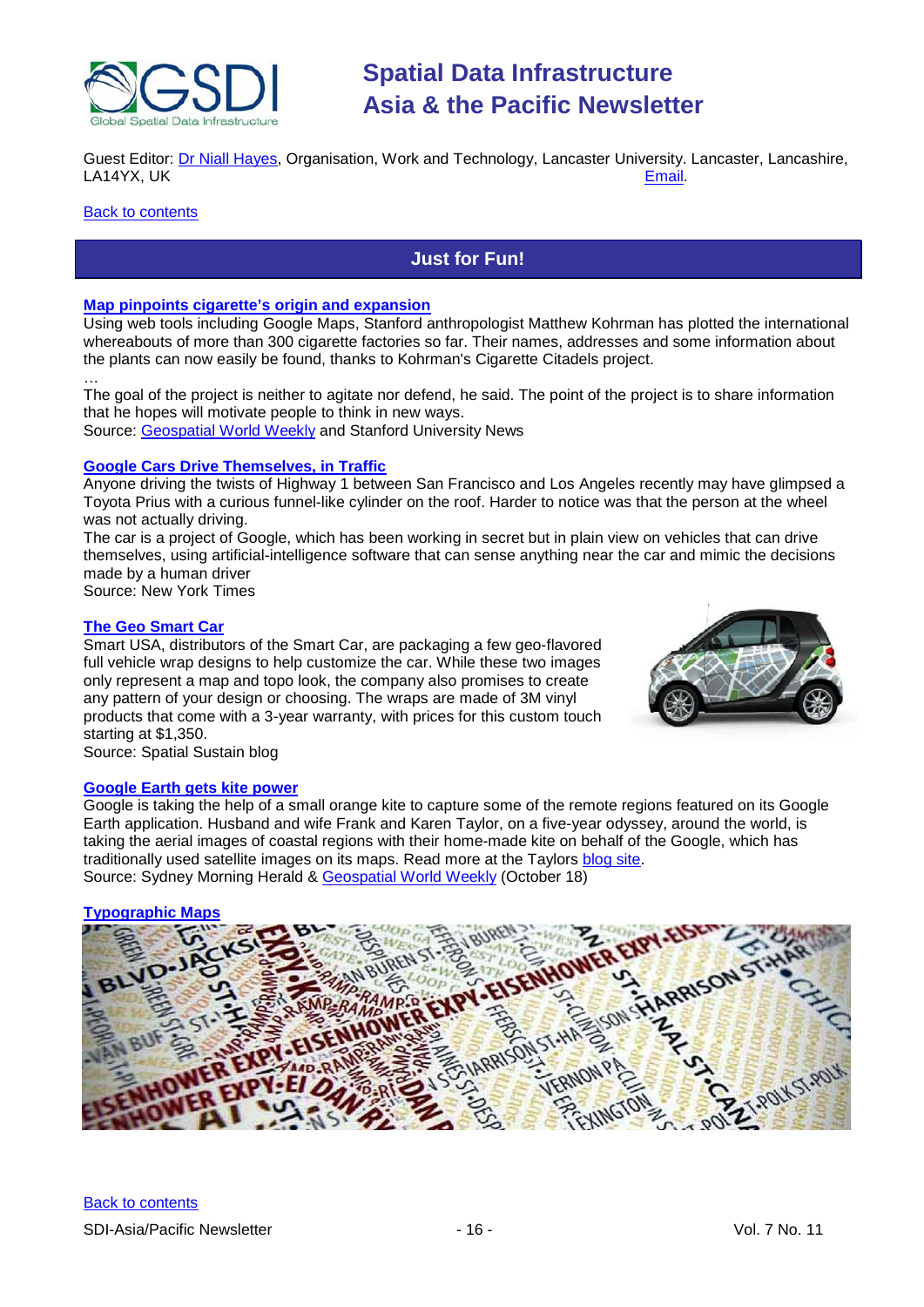

**[Axis Maps](http://www.axismaps.com/index.php)** is pleased to announce the release of their **mapping / art project Typographic Maps.** Created as a labor of love, these unique maps accurately depict the streets and highways, parks, neighborhoods, coastlines, and physical features of the city using **nothing but type.** Only by manually weaving together thousands upon thousands of carefully placed words does the full picture of the city emerge. Every single piece of type was manually placed, a process that took hundreds of hours to complete for each map. Take a look at their **[blog](http://www.axismaps.com/blog/2010/09/typographic-map-posters/)** for more on how these maps were made.



Source: [V1 Newsletter](http://vector1media.com/resources/newsletter)

#### **[MapWarper](http://mapwarper.net/)**

Find maps and other imagery, upload, and rectify against a real map. You can then download and use the rectified map in your mapping applications. Just sign up and you can start uploading and get warping! **What is it?**

Inspired by Metacarta's Map Rectifier, this is an open source map warping / geo rectifying service, written in Ruby and Rails. Tim Waters customised it with the OpenStreetMap project in mind. It's MIT licenced, so you can play with it if you want too!.

It's a free to use, open source map warper / map georectifier, it's a bit unstable! This project is supported by [Entropy Free](http://entropyfree.com/) and the [New York Public Library.](http://maps.nypl.org/)

Source: [V1 Newsletter](http://www.vector1media.com/resources/newsletter/15861-v1-newsletter-vol-4-issue-40)

<span id="page-16-0"></span>**[Back to contents](#page-0-0)** 

## **Training Opportunities**

### **[Standards Based Frameworks to Underpin Linked Information Sharing Networks Workshop](http://www.osdm.gov.au/Events/271.aspx)**

Information sharing networks are increasingly being funded as part of either specific government initiatives (e.g. Improving Water Information Program, National Plan for Environment Information, Australian Oceans Data Network) or the broader National Collaborative Research Infrastructure Strategy (e.g. TERN Eco-informatics, Atlas of Living Australia, AuScope Grid, e-Marine Information Infrastructure).

**Date:** 05.11.2010

**Hosted by:** Office of Spatial Data Management[, CSIRO Land & Water](http://www.clw.csiro.au/) and the [Australian National Data Service](http://www.ands.org.au/)

**Time:** 9.00am to 12.30pm Further Information [here](http://www.osdm.gov.au/Events/271.aspx)

Source: OSDM

## **[3nd Annual Spatial Ontology Community of Practice Workshop](http://www.fgdc.gov/fgdc-news/spatial-ontology-cop-workshop)**

Invitation - 3nd Annual Spatial Ontology Community of Practice (SOCoP) Workshop: Development, Implementation and Use of GeoSpatial Ontologies and Semantics

U.S. Geological Survey (USGS) National Center, reston, Virginia, USA

## **Friday December 3, 2010 from 9:00 AM - 3:00 PM**

The purpose of the workshop is to continue the discussion from the previous SOCoP < [http://www.socop.org](http://www.socop.org/) > workshops in advancing spatial ontologies and semantic tools in the geospatial data domain. The main theme of this 3rd iteration of the workshop is the current and future state of development, implementation, and use of geospatial semantics and ontologies in meeting organizational mission and program needs. There is no charge for the workshop.

Proceedings from last year's Workshop complete with presentation slides and audio are available at < [http://ontolog.cim3.net/cgi-bin/wiki.pl?SOCoP/Workshop\\_2009\\_11\\_12](http://ontolog.cim3.net/cgi-bin/wiki.pl?SOCoP/Workshop_2009_11_12) >, thanks to the support of Ontolog.

## **[Tanzania: 2010 Skills conference](http://www.tzcrc.org/skills/tikiwiki/tiki-index.php)**, Arusha, Tanzania

The GIS courses listed in the announcement would be really good for anyone interested in mapping, particularly from a FOSS (Free and Open-Source Software) background. The instructors will be covering elements of mapping and using GPS units, putting the geographic data onto maps, \*making\* maps to present information, and many other topics. The software that mostly will be used is QGIS, < http://ggis.org/>, together with some other packages.

#### [Back to contents](#page-0-0)

SDI-Asia/Pacific Newsletter  $\sim$  17 - 17 - Vol. 7 No. 11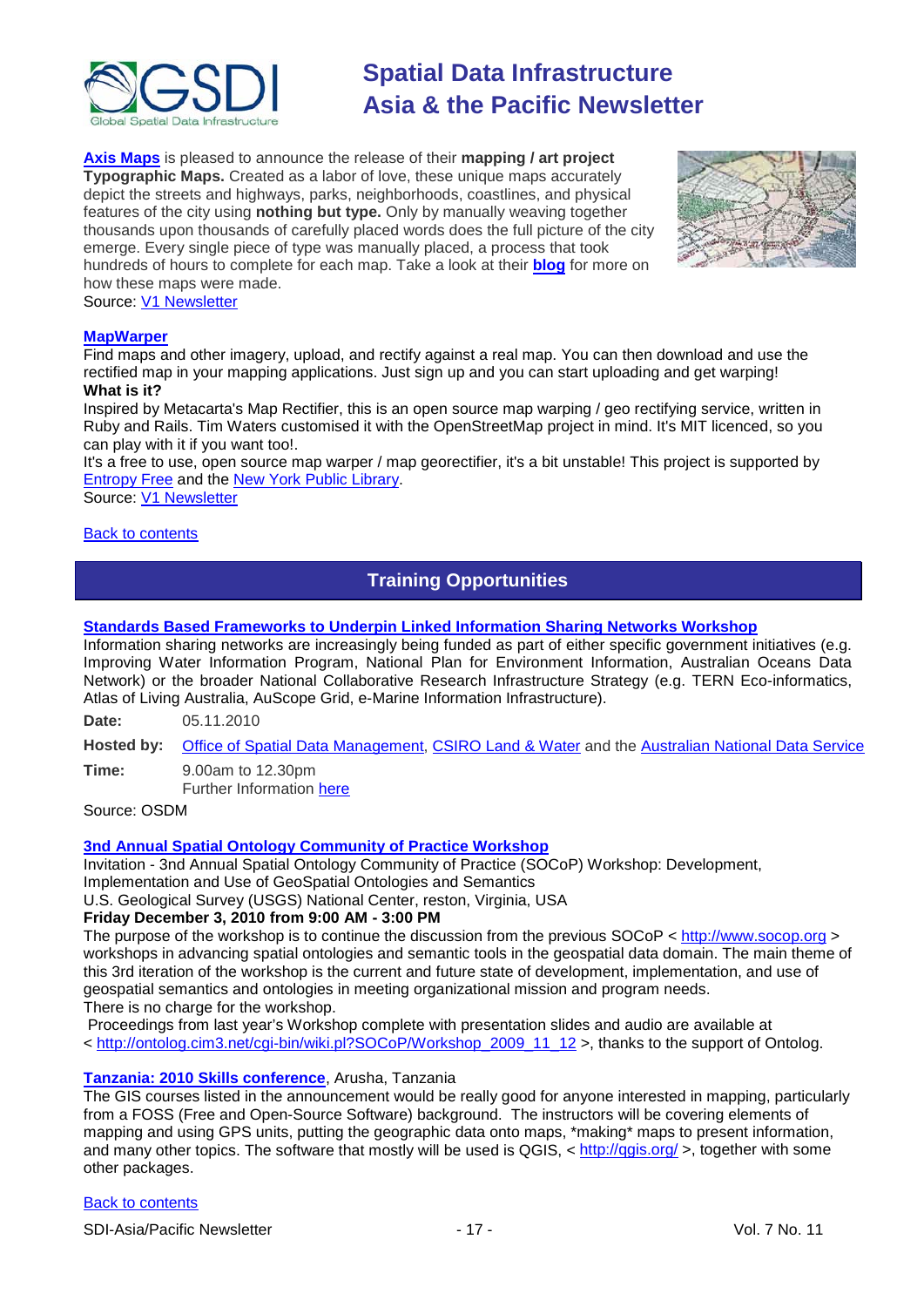

## **29 Nov - 1 Dec Introduction to GIS** (Paul Bessels, Uni. of Glasgow)

Elements of GIS, creation of maps & intergration of GPS data, spatial analysis. Focusing on QGIS (a free GIS package), this 3 day course will give practical skills in creating maps, understanding cartographic concepts, and basic analysis. \$100 for sponsored attendees, \$30 for unfunded students.

#### **2 - 4 Dec Repeat of Introduction to GIS** (above)

**6 - 8 Dec Primer on Distance sampling** (Len Thomas, Uni. of St. Andrews)

Target audience: Any wildlife biologist who wants to design, collect or analyze distance sampling survey data. The emphasis of the workshop will be on how to design a good survey, how to collect good data and how to do preliminary analyses using pen and paper, a calculator and a computer spreadsheet. Complete beginners are very welcome. Those with more experience may: (i) benefit from the refresher, (ii) learn something from the detailed discussion of assumptions, how to meet them, and what happens if things go wrong, (iii) be able to use the material as a basis for teaching others. \$150

#### **9-11 Dec Distance sampling survey design and analysis** (Len Thomas, Uni. of St. Andrews)

Target audience: People who are familiar with the concepts covered on the previous workshop, and who want to analyze survey data using the program Distance.

Pre-requisites: Attendance at workshop 1, or familiarity with all of the concepts covered on that workshop. \$150 Source: TZGISUG List

#### **[Transparency in Land Administration -](http://www.aru.ac.tz/page.php?id=136) (2 weeks) - Ardhi University TANZANIA (18 – 31 November, 2010)** Course objectives:

Transparency in land administration is a critical factor and a precondition for enhanced good governance. It is also a major step towards elimination of corruption in land administration. The objectives of this course are;

To share innovative tools to achieve tenure security and transparency in land administration;

To enhance participants' awareness and understanding of transparency, disclosure management and flow of information in land administration matters; and

To inculcate knowledge on tools required to engender and operationalise and monitor transparency in land administration.

*Directions Magazine* [Webinars](http://www.directionsmag.com/webinars/) (Web Seminars)

## **[Free Upcoming Webinar on 3D City GIS](http://asmmag.com/news/free-upcoming-webinar-on-3d-city-gis)**

V1 Magazine is moderating and introducing a free 3D City webinar that will take place on Wednesday, Oct. 13 at 11 am EDT. The webinar highlights the capabilities of Bentley's powerful collaboration, design, and analysis functionality coupled with Oracle's robust 3D data storage in Oracle Spatial 11g.

## **OpenGeo Releases Training Courses Under Creative Commons**

At the Free and Open Source Software for Geospatial (FOSS4G) conference in Barcelona this past week, OpenGeo announced the availability of its training materials online, licensed under the Creative Commons Share-Alike With Attribution license. Introductory workshops on the PostGIS spatial database, OpenLayers web mapping library, and the GeoServer map and feature server are all available [online.](http://www.workshops.opengeo.org/)

#### **[Vexcel Imaging Web Events](http://www.microsoft.com/ultracam/en-us/WebEvents.aspx) (Webinars) -** including past webinars

<span id="page-17-0"></span>[Back to contents](#page-0-0)

## **Funding Opportunities, Awards, Grants**

## **[Ashoka's Changemakers Award for Property Rights -](http://www.changemakers.com/en-us/property-rights) call for proposals**

Omidyar Network and Ashoka's Changemakers invite proposals for a \$50,000 Award for Property Rights: Identity, Dignity & Opportunity for All. Secure rights to land can provide life-altering benefits to the poor, including economic opportunity, enhanced identity, and personal dignity. If you are a changemaker who is increasing access to property rights—for individuals or communities, in rural or urban areas, through non-profit or for-profit innovation— Changemakers want to hear from you.

Changemakers seeks diverse approaches and groundbreaking models to strengthening property rights. From August 18 through November 3, 2010, you can nominate or submit a solution that helps to provide land to the landless, formalizes or documents property rights, or provides legal education to help people understand and benefit from the laws that protect their assets.

## [Back to contents](#page-0-0)

SDI-Asia/Pacific Newsletter  $\overline{18}$  - 18 -  $\overline{18}$  - Vol. 7 No. 11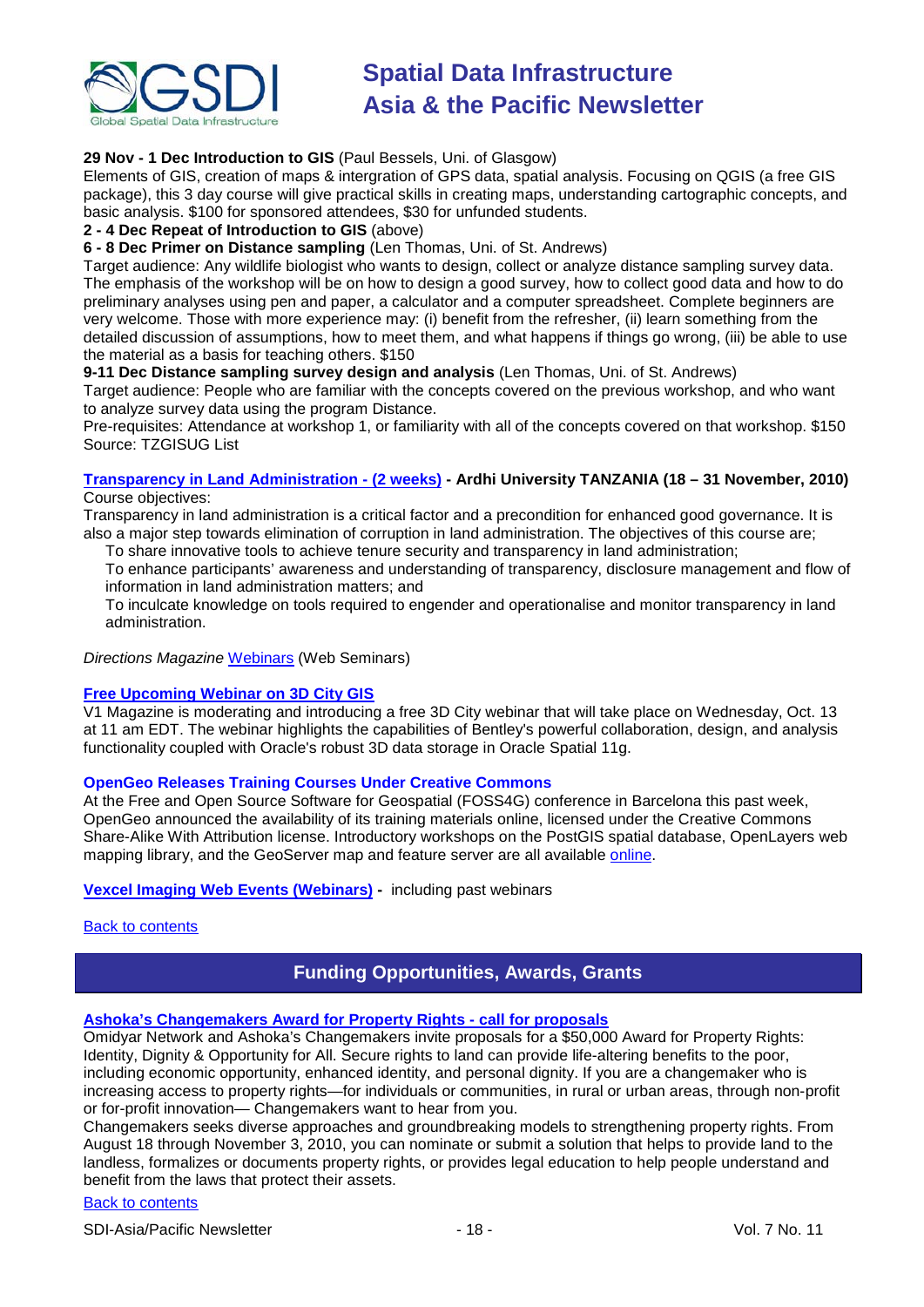

Prizes: Three winners will be selected; each will receive a cash prize of US \$50,000. **Deadline: November 3, 2010**

## **[Trimble Student Paper Competition for Surveying](http://www.trimbledimensions.com/StudentPaperPromotion/default.aspx)**

The announcement of the winner will be September 22nd, 2010.

#### **Best Student Paper Awards** Nanjing, China – May 26-9, 2011 see under ["Conferences, Events"](#page-20-0)

A Student Paper Prize Competition will be held during **LIDAR & RADAR 2011**. It is a great opportunity for young researchers to expose their work in this event and be recognized for their scientific value. Any student willing to be considered for this competition is required:

to submit an abstract before 30 November 2010, indicating that he/she is willing to participate to the student competition. The abstract must have the name of the student as the first author.

to submit the full paper and an electronic copy of a certificate showing his/her student status by e-mail to [lidar2011@gmail.com](mailto:lidar2011@gmail.com) no later than 30 January 2011.

to present the paper at the conference, if the paper is accepted and included in this session.

The **Best Student Paper Award** with a value of \$100 will recognize the best paper submitted by a student. Only papers submitted on or before the Proceedings submission deadline will be considered for these awards.

#### **Bentley's 2011 Student Design Competition Call for Submissions Now Open**

The Bentley Student Design Competition is now accepting nominations for 2011. Students or teams (not to exceed 3 team members) may nominate their project in one of the categories, at their scholastic level, listed on the Bentley [website.](http://www.bentley.com/en-US/Corporate/News/Quarter+3/2011+Submissions.htm?BI=homepage&v=news+submissions)

#### **The deadline is March 18, 2011.**

#### <span id="page-18-0"></span>[Back to contents](#page-0-0)

## **Employment Opportunities**

#### **GIS Analyst is one of the best jobs**

Recently, CNN Money.com published an article, Best Jobs in America. And, it provided a cheerful moment for geospatial industry because GIS Analyst job, for the first time, could mark the presence in CNN's top 100. It was [at 97th position.](http://money.cnn.com/magazines/moneymag/bestjobs/2010/snapshots/97.html)

Source: GeoSpatial World [blog](http://www.geospatialworld.net/index.php?option=com_blog&view=comments&pid=115&uid=9702) by Anand Kashyap

see also [How can GIS Analyst be a least stressful job?](http://vector1media.com/spatialsustain/how-can-gis-analyst-be-a-least-stressful-job.html) At the Spatial Sustain blog

## **Spatial Jobs Online (Australia) Because of tight application closing dates the editors provide these**

websites for employment seekers to access directly: <<http://www.spatialjobs.com.au/> > and < [http://www.GISjobs.com.au](http://www.gisjobs.com.au/) >

**Karat** 

## **Looking for a GIS - Geomatics Job in Canada?**

Here are some links: 1) [Geomatics Canada Job Site;](http://geomaticscanada.com/jobs.cfm) 2) [GeographyJobs.ca;](http://www.geographyjobs.ca/) 3) [GoGeomatics Canada;](http://canada.gogeomatics.net/frmHome.aspx) 4) [Geomatics Employment Center](http://gisjobs.ca/) Source: V1 Magazine

<span id="page-18-1"></span>[Back to contents](#page-0-0)

## **Conference Proceedings**



The **[Presentations](http://www.gsdi.org/gsdiconf/gsdi12/prog_details.html)** and **Proceedings** from GSDI 12 are available from the Conference [website](http://www.gsdi.org/gsdiconf/gsdi12/l)

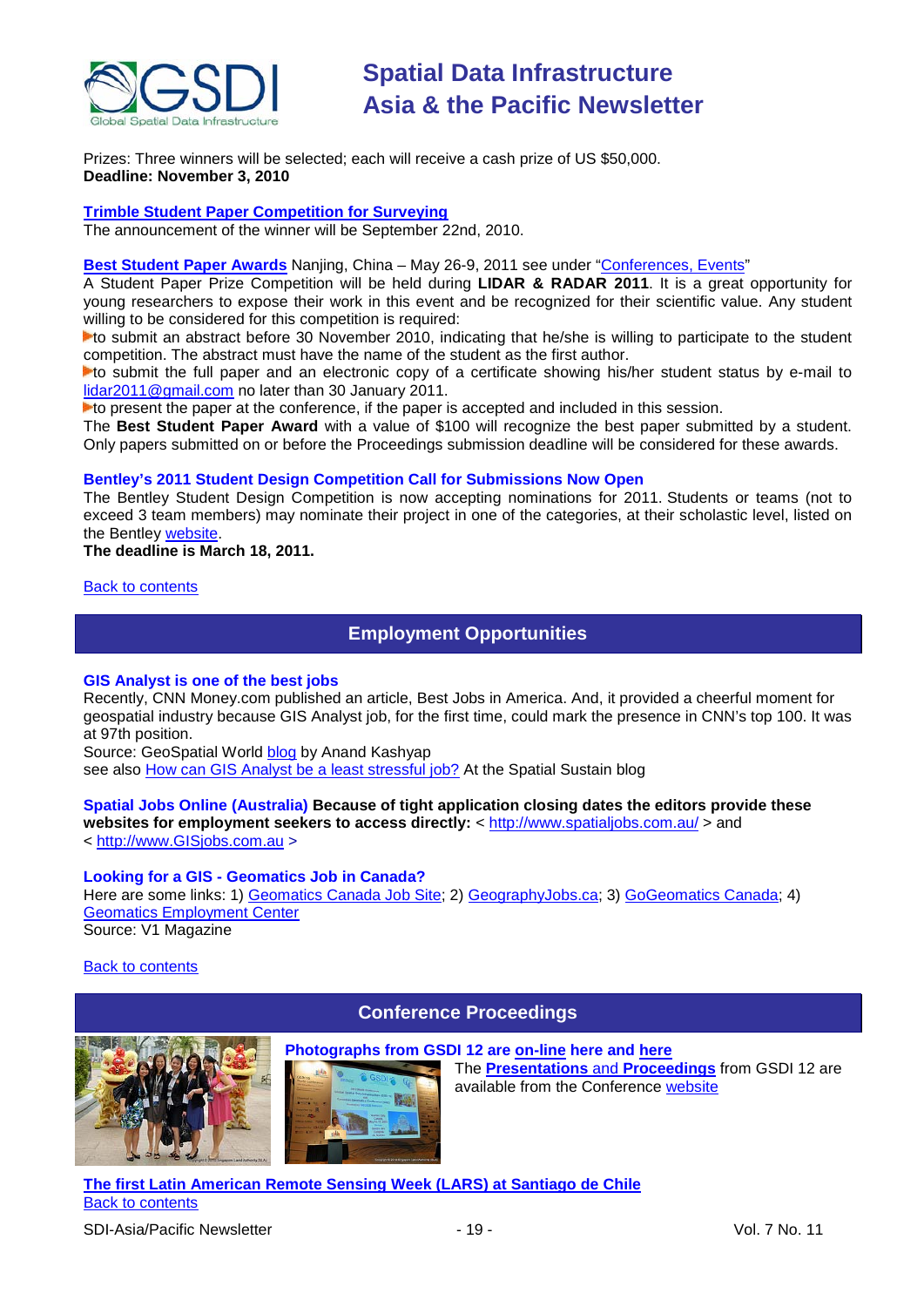

#### **[Xth International Scientific and Technical Conference "From Imagery to Map: Digital Photogrammetric](http://www.racurs.ru/Italy2010/en/)  [Technologies"](http://www.racurs.ru/Italy2010/en/)**

## **[United Nations Regional Seminar on Census Data Dissemination and Spatial Analysis](http://unstats.un.org/unsd/demographic/meetings/wshops/Thailand_5Oct10/default.htm)**,

Bangkok, Thailand, 5-8 October 2010

The United Nations Statistics Division (UNSD), in cooperation with the United Nations Economic and Social Commission for Asia and the Pacific (UNESCAP), organized the Regional Seminar on Census Data Dissemination and Spatial Analysis in the context of the 2010 World Programme for Population and Housing Censuses.

The purpose of the Seminar was to provide a forum for sharing national practices and experiences in the dissemination and use of census data. The Seminar reviewed emerging trends, innovative approaches and technological tools employed in the dissemination of census data. The Seminar was expected to provide a basis for assessing existing national dissemination strategies as well as technologies used by national statistical offices. It also was meant to aid in taking stock of national capacities and challenges for meeting the increasing requirements of census data users. Furthermore, the Seminar was expected to help in identifying good practices and lessons learned in the dissemination and analysis of census data. The ideas generated by the discussion and the recommendations made by participants will contribute towards the drafting of an international guideline for effective dissemination and utilization of census data. Contact: Margaret Mbogoni, Tel. +1 212 963 7845, e-mail[: Mbogoni@un.org](mailto:Mbogoni@un.org) Source: Kate Lance

#### **[Hindu Kush-Himalayan region: bridging the data gap for adaptation to climate change](http://geoportal.icimod.org/symposium2010/)**

The recently held International Symposium "Benefiting from Earth Observation: Bridging the Data Gap for Adaptation to Climate Change in the Hindu Kush-Himalayan Region", (Kathmandu, Nepal, 1-7 October 2010) provided the region with a key opportunity to advance in sustainable development and international cooperation. The full proceedings of the symposium will be available soon.

If you have any queries, contact [symposium2010@icimod.org](mailto:symposium2010@icimod.org)

Symposium [blog](http://earthobservation2010.blogspot.com/) and Symposium [twitter.](http://twitter.com/earthsymposium)

The Symposium also marked the launch of [SERVIR-Himalaya.](http://www.nasa.gov/home/hqnews/2010/oct/HQ_10-241_SERVIR_Himalaya_prt.htm) In 2010, in a move that is furthering GEOSS in action, the US Agency for International Development (USAID) and the National Aeronautics and Space Administration (NASA) partnered with ICIMOD to establish SERVIR-Himalaya--the third regional SERVIR node. Source: Kate Lance

**[The United Nations Regional Seminar on Census Data Dissemination and Spatial Analysis](http://unstats.un.org/unsd/demographic/meetings/wshops/Kenya_14Sept2010/default.htm)**,

Nairobi 14-17 September 2010.

The purpose of the Seminar was to provide a forum for sharing national practices and experiences in the dissemination and use of census data. The Seminar reviewed emerging trends, innovative approaches and technological tools employed in the dissemination of census data. The Seminar was expected to provide a basis for assessing existing national dissemination strategies as well as technologies used by national statistical offices. It also was meant to aid in taking stock of national capacities and challenges for meeting the increasing requirements of census data users. Furthermore, the Seminar was expected to help in identifying good practices and lessons learned in the dissemination and analysis of census data. The ideas generated by the discussion and the recommendations made by participants will contribute towards the drafting of an international guideline for effective dissemination and utilization of census data. Contact: Yacob Zewoldi, Tel. +1 212 963 0445, e-mail: [zewoldi@un.org](mailto:zewoldi@un.org) Source: Kate Lance

**United Nations [workshops](http://unstats.un.org/unsd/demographic/meetings/wshops/default.htm)** - Demographic and social statistics

**[GeoViz 2009 \(Hamburg, March 2 -5, 2009\)](http://www.geovisualisierung.net/geoviz_hamburg/geovizhh_program.htm)**

**[The Australian and New Zealand Map Society Conference 2010](http://blogs.slq.qld.gov.au/jol/2010/05/14/the-australian-and-new-zealand-map-society-conference-2010/)**

**[Map Asia 2010](http://mapasia.org/2010/proceeding/index.htm)** and **Conference Report** 

**[\(GITA\) Australia-New Zealand](http://www.gisdevelopment.net/magazine/global/2010/september/50-Understanding-users-Key-to-successful-implementation.htm)** - Brisbane, Australia from 2-4 August 2010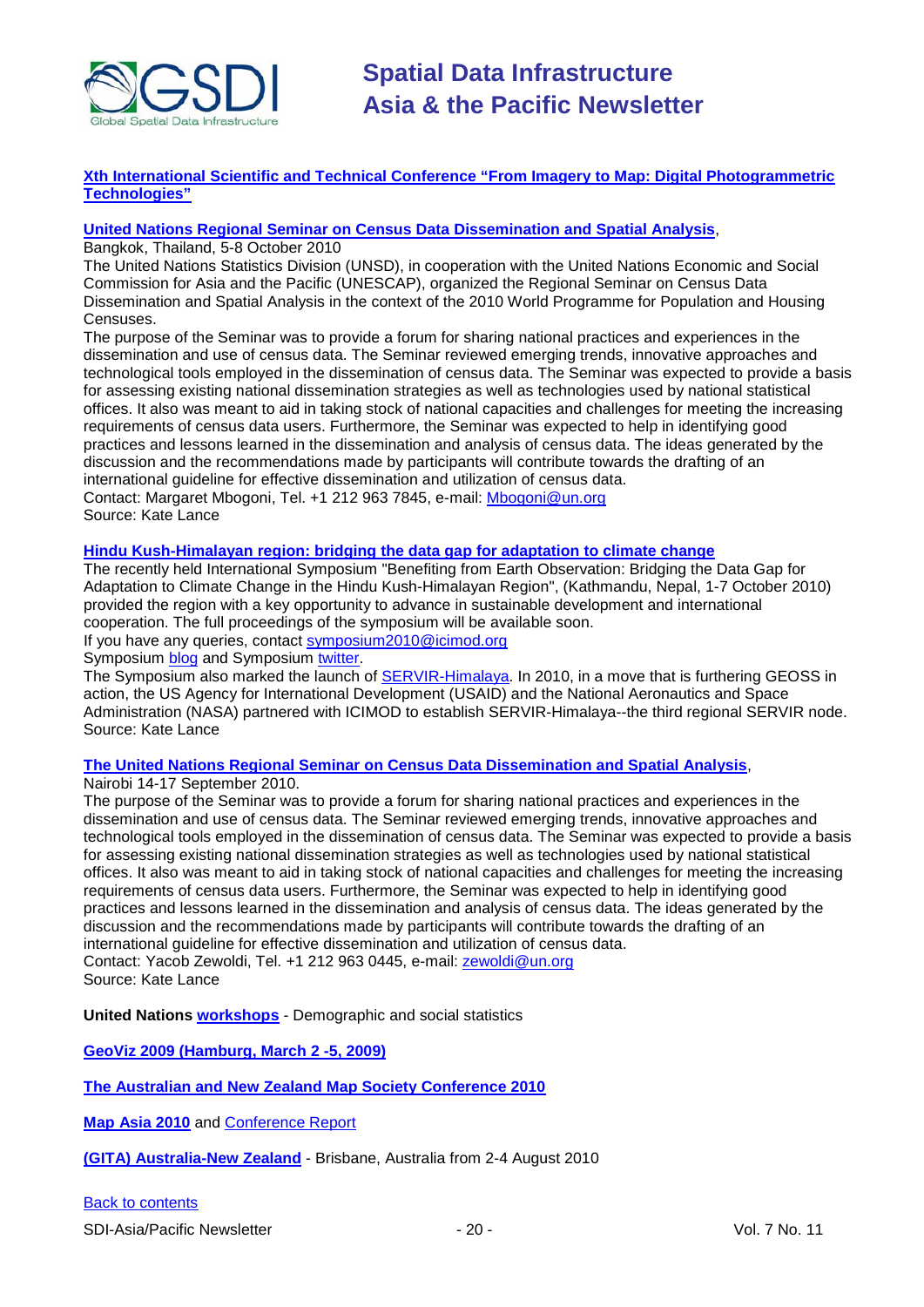

## <span id="page-20-0"></span>**[15th Australasian Remote Sensing and Photogrammetry Conference](http://www.15.arspc.com/proceedings)** (Alice Springs, September 13 -17)

## **Conferences, Events**

For upcoming events of global or major international interest, please visit the [upcoming conference list o](http://gsdi.org/events/upcnf.asp)n the GSDI website.

#### **The editors welcome news of conferences & events from the newsletter subscribers**

| <b>Date</b>                   | <b>Location</b>      | <b>Event</b>                                                                                                                                                                                                                                                                                                                                                                                                                                                      |
|-------------------------------|----------------------|-------------------------------------------------------------------------------------------------------------------------------------------------------------------------------------------------------------------------------------------------------------------------------------------------------------------------------------------------------------------------------------------------------------------------------------------------------------------|
| <b>November</b>               |                      |                                                                                                                                                                                                                                                                                                                                                                                                                                                                   |
| 2010                          |                      |                                                                                                                                                                                                                                                                                                                                                                                                                                                                   |
| 31 October -<br>3 November    | Denver, Colorado     | <b>US - GSA Annual Meeting</b>                                                                                                                                                                                                                                                                                                                                                                                                                                    |
| 3-4 November                  | Berlin, Germany      | 5th 3D GeoInfo Conference                                                                                                                                                                                                                                                                                                                                                                                                                                         |
| 5-6 November                  | Kaohsiung,<br>Taipei | <b>ASIA GIS 2010</b><br>Contact us<br>The theme for this conference is GIS and Cloud Computing.<br>Cloud computing is a hot topic in 2010 and GIS is moving to the<br>cloud computing paradigm. Invited keynote speakers will present<br>the future trend of cloud computing and its application in GIS.<br><b>Key Dates:</b><br>Deadline for Early Bird Registration<br>31 August                                                                                |
|                               |                      | Paper Submission<br>31 August                                                                                                                                                                                                                                                                                                                                                                                                                                     |
| $8 - 11$<br><b>November</b>   | London               | The 5th International Conference for Internet Technology and<br><b>Secured Transactions (ICITST-2010)</b><br>Technical Co-Sponsored by IEEE UK/RI Communications Chapter,<br><b>Contact</b><br><b>IMPORTANT DATES</b><br>Early Registration Deadline: January 01 to July 31, 2010<br>Late Registration Deadline: July 31 to November 08, 2010                                                                                                                     |
| $9 - 11$                      | Taipei, Taiwan       | 2010 The 7th International Symposium on Cadastral Survey.                                                                                                                                                                                                                                                                                                                                                                                                         |
| <b>November</b>               |                      | Main Topic: The Development of Cadastral Survey in New<br>Generation.<br>Contacts: Geographic Information Systems Research Center of<br>Feng Chia University. Email: joy@gis.tw                                                                                                                                                                                                                                                                                   |
| 11-13 November<br>"NEW"       | Madrid, Spain        | <b>SECOND INTERNATIONAL CONFERENCE ON SCIENCE IN</b><br>SOCIETY 2010<br>Contact                                                                                                                                                                                                                                                                                                                                                                                   |
| $15 - 19$<br><b>November</b>  | Orlando, Florida     | <b>ASPRS/CaGIS 2010 Specialty Conference</b> in conjunction with a<br>special joint meeting of ISPRS Technical Commission IV &<br>AutoCarta 2010<br><b>Important Dates</b><br>May 1, 2010 - Workshop proposals due<br>May 12, 2010 - Abstracts for papers and posters due<br>June 15, 2010 - Notice of acceptance of all proposals<br>August 15, 2010 - Presenter registration due<br>September 13, 2010 - Final papers due<br>(to be considered for publication) |
| $23 - 25$                     | Cape Town,           | <b>Map Africa 2010</b>                                                                                                                                                                                                                                                                                                                                                                                                                                            |
| <b>November</b>               | South Africa         |                                                                                                                                                                                                                                                                                                                                                                                                                                                                   |
| November -<br><b>Dec 2010</b> |                      |                                                                                                                                                                                                                                                                                                                                                                                                                                                                   |
| $23 - 26$                     | Melbourne,           | 17th Asia Pacific Regional Space Agency Forum                                                                                                                                                                                                                                                                                                                                                                                                                     |
| November                      | Australia            |                                                                                                                                                                                                                                                                                                                                                                                                                                                                   |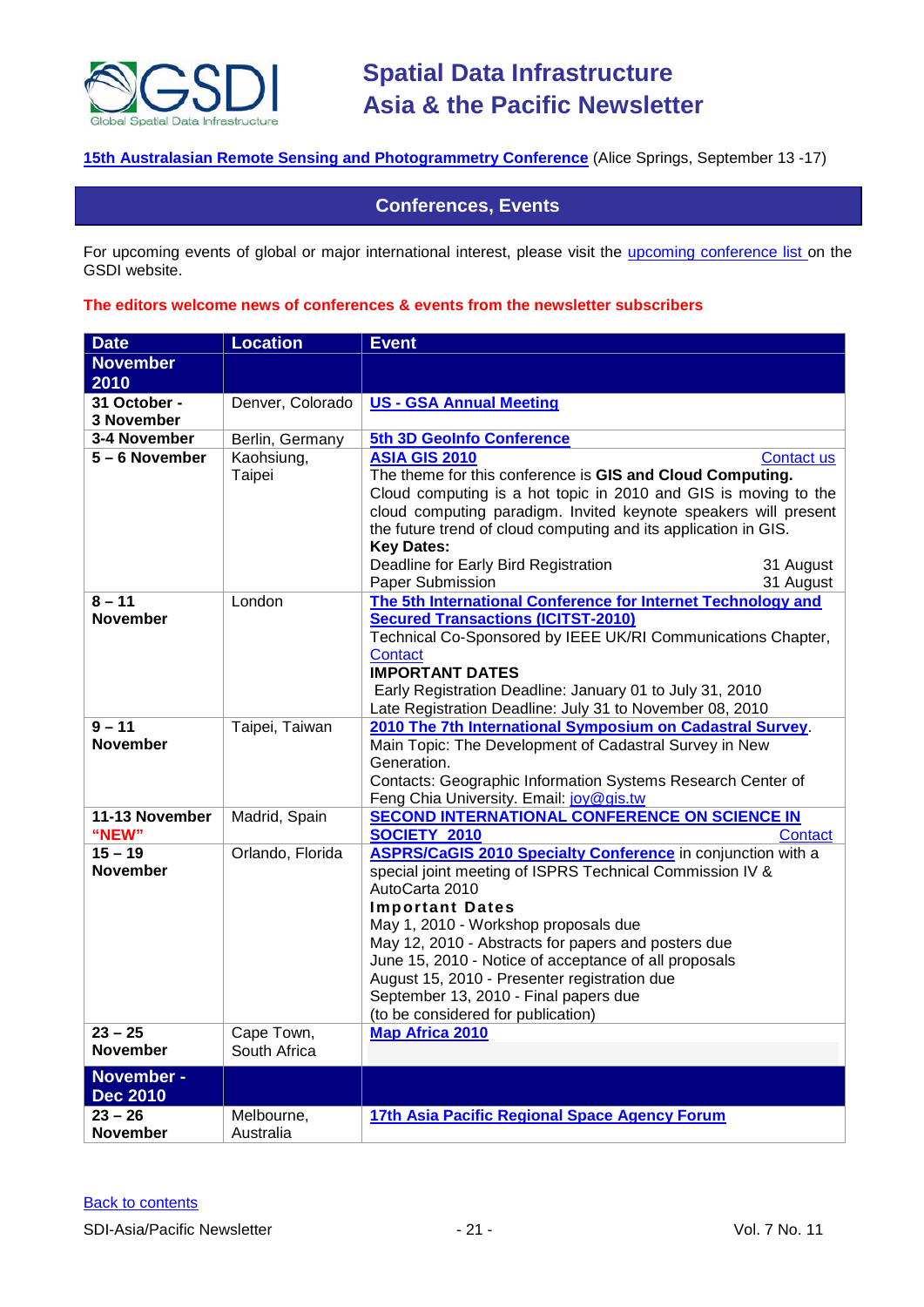

| 23-26 November              | Suva, Fiji                 | <b>Pacific GIS and RS User Conference</b><br>Contact                                                                                                                                                                                                                                                                                                                                                                                                                                                                                                                                               |
|-----------------------------|----------------------------|----------------------------------------------------------------------------------------------------------------------------------------------------------------------------------------------------------------------------------------------------------------------------------------------------------------------------------------------------------------------------------------------------------------------------------------------------------------------------------------------------------------------------------------------------------------------------------------------------|
|                             |                            | Theme: You cannot manage what you don't map                                                                                                                                                                                                                                                                                                                                                                                                                                                                                                                                                        |
| "NEW"                       |                            | 2nd NovemberDeadline for Abstracts                                                                                                                                                                                                                                                                                                                                                                                                                                                                                                                                                                 |
| 28 November -<br>3 December | Sydney Australia           | <b>OGC's Meeting on Business Value of Geospatial Standards</b><br>The Open Geospatial Consortium (OGC) has announced the event,<br>Deriving business value from geospatial standards to be held on                                                                                                                                                                                                                                                                                                                                                                                                 |
|                             |                            | June 17, 2010 at the NOAA Silver Spring offices in Maryland. OGC<br>invites government officials, policy makers, senior managers, as<br>well as sales and marketing professionals from across the industry                                                                                                                                                                                                                                                                                                                                                                                         |
|                             |                            | to attend a series of business meetings during the event. The event<br>is part of the OGC's quarterly Technical Committee and Planning<br>Committee meetings. Steven Ramage, OGC's Executive Director,<br>Marketing and Communications said, "I would like to invite<br>professionals to attend a one-day business session at a TC/PC<br>meeting. This invitation is open to OGC members and non-OGC<br>members who want to learn more about the business value of<br>geospatial technology. Silver Spring is the first such meeting and<br>more one-day business sessions are planned for the OGC |
|                             |                            | meetings in Toulouse, France in September and in Sydney,<br>Australia in November-December 2010."                                                                                                                                                                                                                                                                                                                                                                                                                                                                                                  |
| 29 November -<br>3 December | Tunisia                    | Fifth Session of the International Conference Geotunis 2010                                                                                                                                                                                                                                                                                                                                                                                                                                                                                                                                        |
| 30 November -<br>1 December | The Hague,<br>Netherlands  | <b>European LiDAR Mapping Forum Conference and Exhibition</b>                                                                                                                                                                                                                                                                                                                                                                                                                                                                                                                                      |
| <b>December</b>             |                            |                                                                                                                                                                                                                                                                                                                                                                                                                                                                                                                                                                                                    |
| 2010                        |                            |                                                                                                                                                                                                                                                                                                                                                                                                                                                                                                                                                                                                    |
| $1 - 3$ December            | Valencia,                  | 6th gvSIG Conference: Knowledge for change                                                                                                                                                                                                                                                                                                                                                                                                                                                                                                                                                         |
|                             | Spain                      | The call for papers is now open. As of today communication                                                                                                                                                                                                                                                                                                                                                                                                                                                                                                                                         |
|                             |                            | proposals can be sent to the email address where they will be<br>evaluated by the scientific committee as to their inclusion in the                                                                                                                                                                                                                                                                                                                                                                                                                                                                |
|                             |                            | conference program. There are two types of communication: paper                                                                                                                                                                                                                                                                                                                                                                                                                                                                                                                                    |
|                             |                            | or poster. Information regarding to regulations on communication                                                                                                                                                                                                                                                                                                                                                                                                                                                                                                                                   |
|                             |                            | presentations can be found in the reports section. Abstracts will be                                                                                                                                                                                                                                                                                                                                                                                                                                                                                                                               |
| 22 December                 | Kyoto, Japan               | accepted until September 21st.<br>Japan - Topic Maps Japan 2010                                                                                                                                                                                                                                                                                                                                                                                                                                                                                                                                    |
| <b>January 2011</b>         |                            |                                                                                                                                                                                                                                                                                                                                                                                                                                                                                                                                                                                                    |
| $5 - 7$ January             | University of              | <b>SEVENTH INTERNATIONAL CONFERENCE ON</b>                                                                                                                                                                                                                                                                                                                                                                                                                                                                                                                                                         |
|                             | Waikato, New               | <b>ENVIRONMENTAL, CULTURAL, ECONOMIC AND SOCIAL</b>                                                                                                                                                                                                                                                                                                                                                                                                                                                                                                                                                |
| "NEW"                       | Zealand                    | <b>SUSTAINABILITY</b><br>Contact                                                                                                                                                                                                                                                                                                                                                                                                                                                                                                                                                                   |
| 18-21 January               | Hyderbad, India            | <b>MapWorld Forum 2011</b><br>Contact<br><b>NOTE NAME CHANGE TO:</b>                                                                                                                                                                                                                                                                                                                                                                                                                                                                                                                               |
|                             |                            | <b>GEOSPATIAL WORLD FORUM 2011</b>                                                                                                                                                                                                                                                                                                                                                                                                                                                                                                                                                                 |
|                             |                            | Last date for abstract submission has been extended to 30th                                                                                                                                                                                                                                                                                                                                                                                                                                                                                                                                        |
|                             |                            | September, 2010                                                                                                                                                                                                                                                                                                                                                                                                                                                                                                                                                                                    |
| February 2011               |                            |                                                                                                                                                                                                                                                                                                                                                                                                                                                                                                                                                                                                    |
| $7 - 9$ February            | New Orleans,<br><b>USA</b> | 11th International LiDAR Mapping Forum 2011                                                                                                                                                                                                                                                                                                                                                                                                                                                                                                                                                        |
| <b>March 2011</b>           |                            |                                                                                                                                                                                                                                                                                                                                                                                                                                                                                                                                                                                                    |
| $7 - 9$ March               | Valencia, SPAIN            | 5th International Technology, Education and Development                                                                                                                                                                                                                                                                                                                                                                                                                                                                                                                                            |
| "NEW"                       |                            | <b>Conference (INTED2011)</b><br>Abstract submission: 25th November 2010                                                                                                                                                                                                                                                                                                                                                                                                                                                                                                                           |
|                             |                            | Acceptance notification: 16th December 2010                                                                                                                                                                                                                                                                                                                                                                                                                                                                                                                                                        |
|                             |                            | Final Paper submission: 26th January 2011<br>Contact                                                                                                                                                                                                                                                                                                                                                                                                                                                                                                                                               |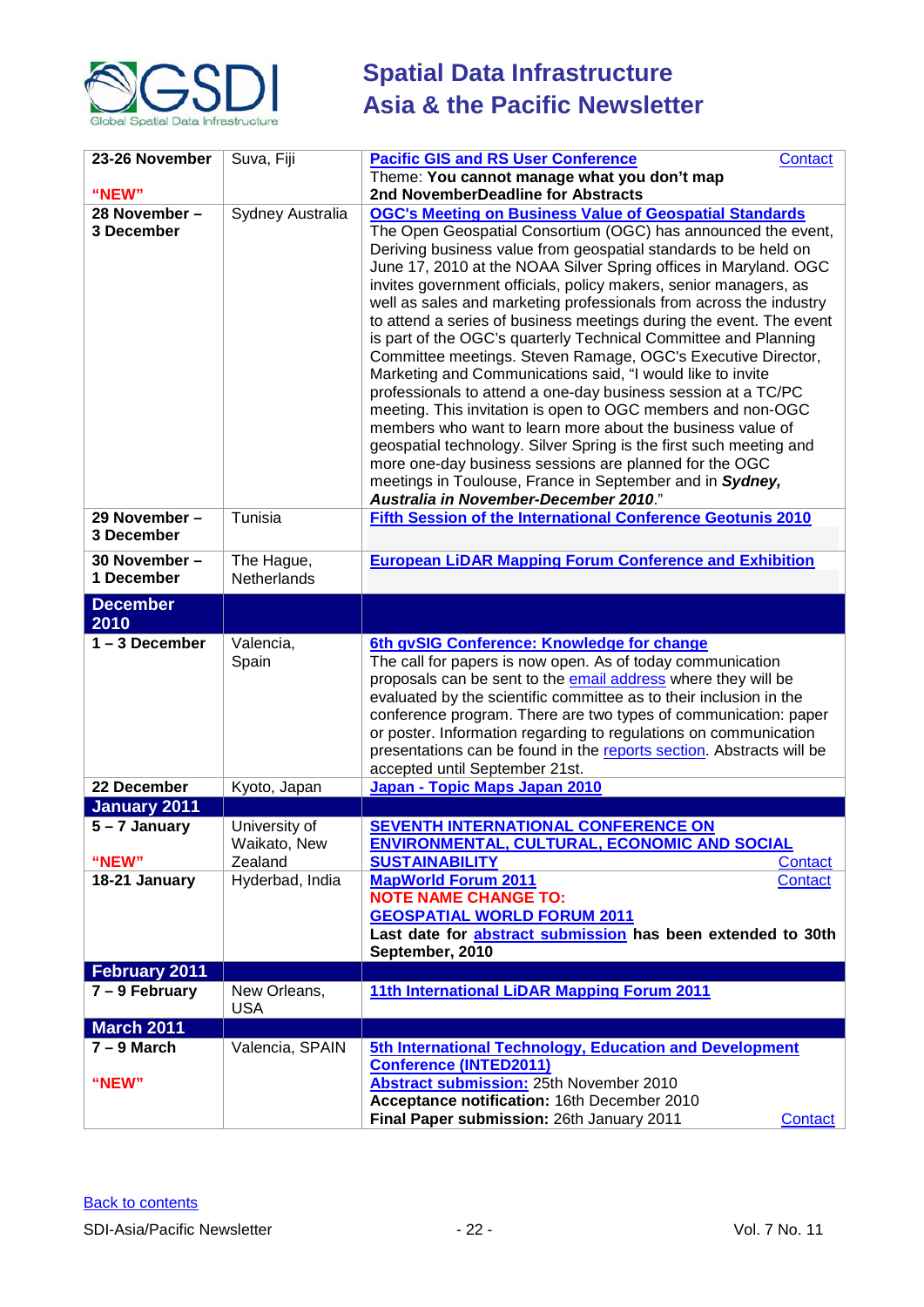

| $21 - 4$ March<br>"NEW"      | Houston, USA              | <b>SPAR International 2011</b><br>Contact: Linda McLaughlin, Program Manager<br><b>Call for Presenters,</b><br><b>ABSTRACT SUBMISSION DEADLINE</b><br>November 3, 2010                                                                                                                                                                                                                                                        |
|------------------------------|---------------------------|-------------------------------------------------------------------------------------------------------------------------------------------------------------------------------------------------------------------------------------------------------------------------------------------------------------------------------------------------------------------------------------------------------------------------------|
| $25 - 7$ March<br>"NEW"      | Bilbao, Vizcaya,<br>Spain | 7th International Conference on Technology, Knowledge and<br><b>Society</b><br>The deadline for the current round in the Call for Papers is<br>9 November 2010<br>Contact                                                                                                                                                                                                                                                     |
| <b>April 2011</b>            |                           |                                                                                                                                                                                                                                                                                                                                                                                                                               |
| $10 - 15$ April              | Sydney, Australia         | 34th International Symposium on Remote Sensing of<br><b>Environment</b> (ISRSE)<br>Abstract submissions close on 1 October                                                                                                                                                                                                                                                                                                    |
| <b>May 2011</b>              |                           |                                                                                                                                                                                                                                                                                                                                                                                                                               |
| $3 - 8$ May<br>"NEW"         | Antalya, Turkey           | <b>Gi4DM 2011 - Geolnformation for Disaster Management.</b><br>Contact<br>Deadline for Abstracts is December 15, 2010<br><b>Online Abstract Submission</b><br>Full papers for Proceedings are required by March 31, 2011                                                                                                                                                                                                      |
| $26 - 29$ May                | Nanjing, CHINA,           | <b>LIDAR and Radar Mapping: Technologies and Applications</b><br>Abstract submission deadline<br>October 15, 2010<br>Authors notified on<br>November 30, 2010<br>January 30, 2011<br>Full paper submission deadline<br>Contact                                                                                                                                                                                                |
| <b>June 2011</b>             |                           |                                                                                                                                                                                                                                                                                                                                                                                                                               |
| 28 June - 7 July             | Melbourne,<br>Australia   | <b>XXV IUGG General Assembly</b><br>Earth on the Edge: Science for a sustainable Planet                                                                                                                                                                                                                                                                                                                                       |
| "NEW"                        |                           | The IUGG 2011 Scientific Program Committee invites the<br>submission of abstracts on original work to be considered for oral or<br>poster presentation at the IUGG 2011 General Assembly. The<br>deadline for submission of abstracts is Monday 17 January 2011.<br><b>Call for Abstracts Close FOR IAHS PREPUBLISHED EVENTS</b><br>JH01, JH02, H01, H02, H03 and H04 8 November, 2010<br><b>Download Brochure</b><br>Contact |
| 28 June - 7 July             | Melbourne,<br>Australia   | <b>IAG General Assembly</b>                                                                                                                                                                                                                                                                                                                                                                                                   |
| "NEW"                        |                           | <b>Download Brochure</b>                                                                                                                                                                                                                                                                                                                                                                                                      |
| <b>July 2011</b>             |                           |                                                                                                                                                                                                                                                                                                                                                                                                                               |
| $3 - 8$ July                 | Paris                     | 25th International Cartographic Conference.<br>15th General Assembly of the International Cartographic<br><b>Association (ICA)</b><br>Abstracts were due 4th October, 2010.<br>Second call for papers<br>Contact: regist-icc2011@europa-organisation.com                                                                                                                                                                      |
| $9 - 12$ July                | San Diego                 | <b>Esri and ACSM - Event for Surveyors and Mapping</b><br><b>Professionals</b><br>Abstract submission deadline is December 6, 2010.                                                                                                                                                                                                                                                                                           |
| $9 - 12$ July                | San Diego                 | <b>ESRI International USER CONFERENCE</b>                                                                                                                                                                                                                                                                                                                                                                                     |
| <b>August 2011</b>           |                           |                                                                                                                                                                                                                                                                                                                                                                                                                               |
| 23 - 25 Augustl              | Perth, Australia          | 7th International Symposium on Digital Earth (ISDE7)<br>Held in conjunction with WALIS Forum 2011 and the 2011 NRM<br><b>Conference</b>                                                                                                                                                                                                                                                                                       |
| <b>November</b><br>2011      |                           |                                                                                                                                                                                                                                                                                                                                                                                                                               |
| $14 - 18$<br><b>November</b> | Santiago, Chile           | UGI 2001 International Geographic Union "Regional<br><b>Geographic Conference"</b><br><b>Contact</b><br><b>Brochure &amp; Call for Papers</b>                                                                                                                                                                                                                                                                                 |